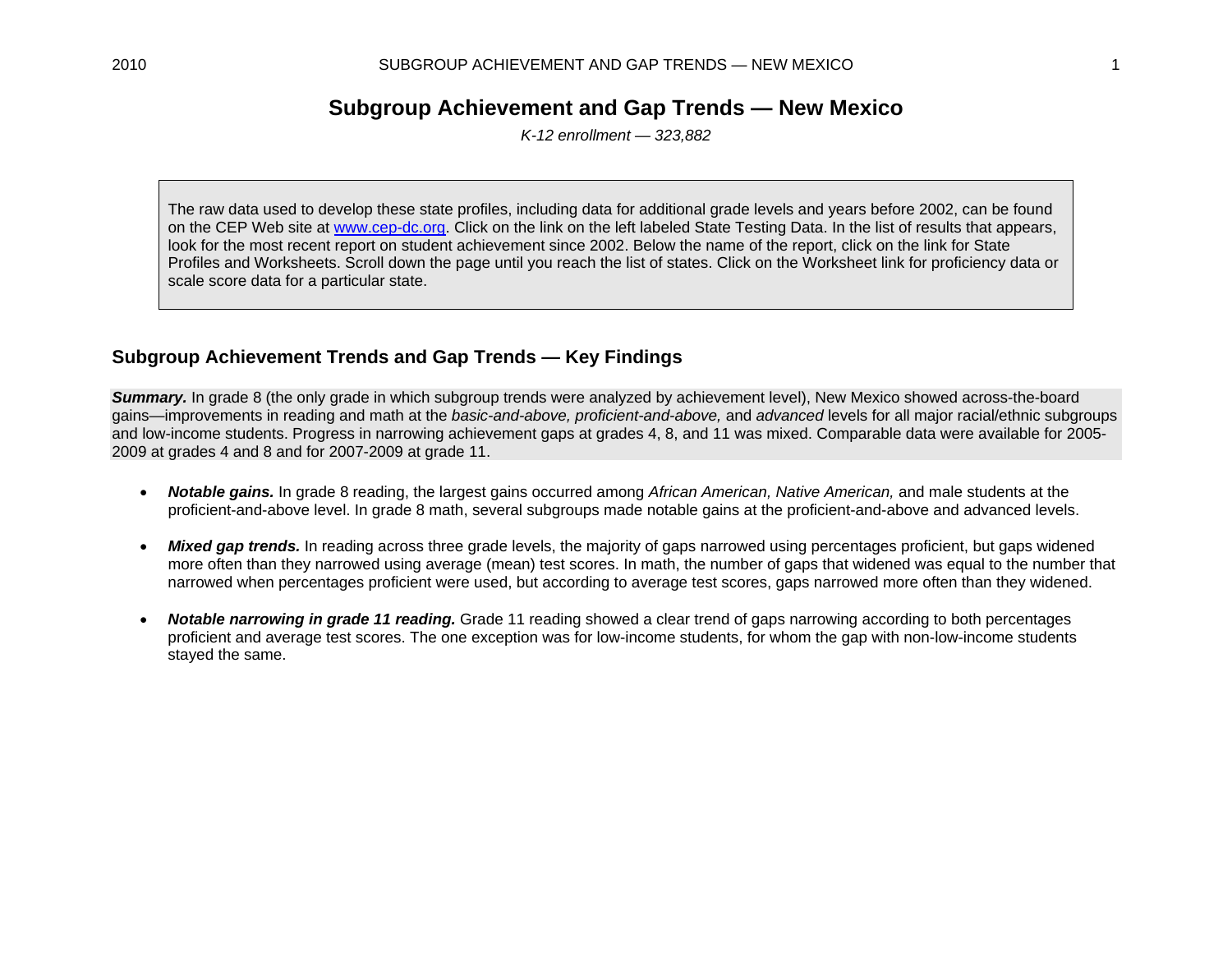## **Data Limitations**

| Years of comparable percentage proficient data | 2005 through 2009, grade 3-8<br>2007 through 2009, grade 11 |
|------------------------------------------------|-------------------------------------------------------------|
| Years of comparable mean scale score data      | 2005 through 2009, grade 3-8<br>2007 through 2009, grade 11 |

### **Test Characteristics**

The characteristics highlighted below are for the state reading and mathematics tests used for accountability under the No Child Left Behind Act (NCLB).

| Test(s) used for NCLB accountability             | New Mexico Standards Based Assessment (SBA)<br>New Mexico Alternate Performance Assessment (NMAPA)                                                                                                                                                                                                                                                                                                                                                                                                                                                                                                                                                                                                                                |
|--------------------------------------------------|-----------------------------------------------------------------------------------------------------------------------------------------------------------------------------------------------------------------------------------------------------------------------------------------------------------------------------------------------------------------------------------------------------------------------------------------------------------------------------------------------------------------------------------------------------------------------------------------------------------------------------------------------------------------------------------------------------------------------------------|
| Grades tested for NCLB accountability            | $3 - 8, 11$                                                                                                                                                                                                                                                                                                                                                                                                                                                                                                                                                                                                                                                                                                                       |
| State labels for achievement levels              | New Mexico uses four achievement levels: Beginning Step, Nearing<br>Proficiency, Proficient, and Advanced. For our analyses we treated<br>Nearing Proficiency as Basic, Proficient as Proficient and Advanced<br>as Advanced.                                                                                                                                                                                                                                                                                                                                                                                                                                                                                                     |
| High school NCLB test also used as an exit exam? | No.                                                                                                                                                                                                                                                                                                                                                                                                                                                                                                                                                                                                                                                                                                                               |
| First year test used                             | 2005                                                                                                                                                                                                                                                                                                                                                                                                                                                                                                                                                                                                                                                                                                                              |
| Time of test administration                      | Spring                                                                                                                                                                                                                                                                                                                                                                                                                                                                                                                                                                                                                                                                                                                            |
| Major changes in testing system (2002–present)   | 2002-03: Administered the Terra Nova from CTB at all grades and the<br>Standards Based Assessment in the spring of grades 4 and 8.<br>Spring 2005: New tests administered in grades 3-9 and grade 11.<br>These changes required new standard setting at all grade levels.<br>For this reason, the state has been careful to not make direct<br>comparisons between 2004 and 2005. New test was used for<br>NCLB. In addition, grades 3, 5, 6, and 7 were tested for the first<br>time.<br>2006–07: Science assessment administered.<br>2007: Changed test vendor and set new standards for high school<br>test.<br>2007–08: Discontinued testing $9th$ grade and stopped counting $9th$<br>grade in high school AYP consideration |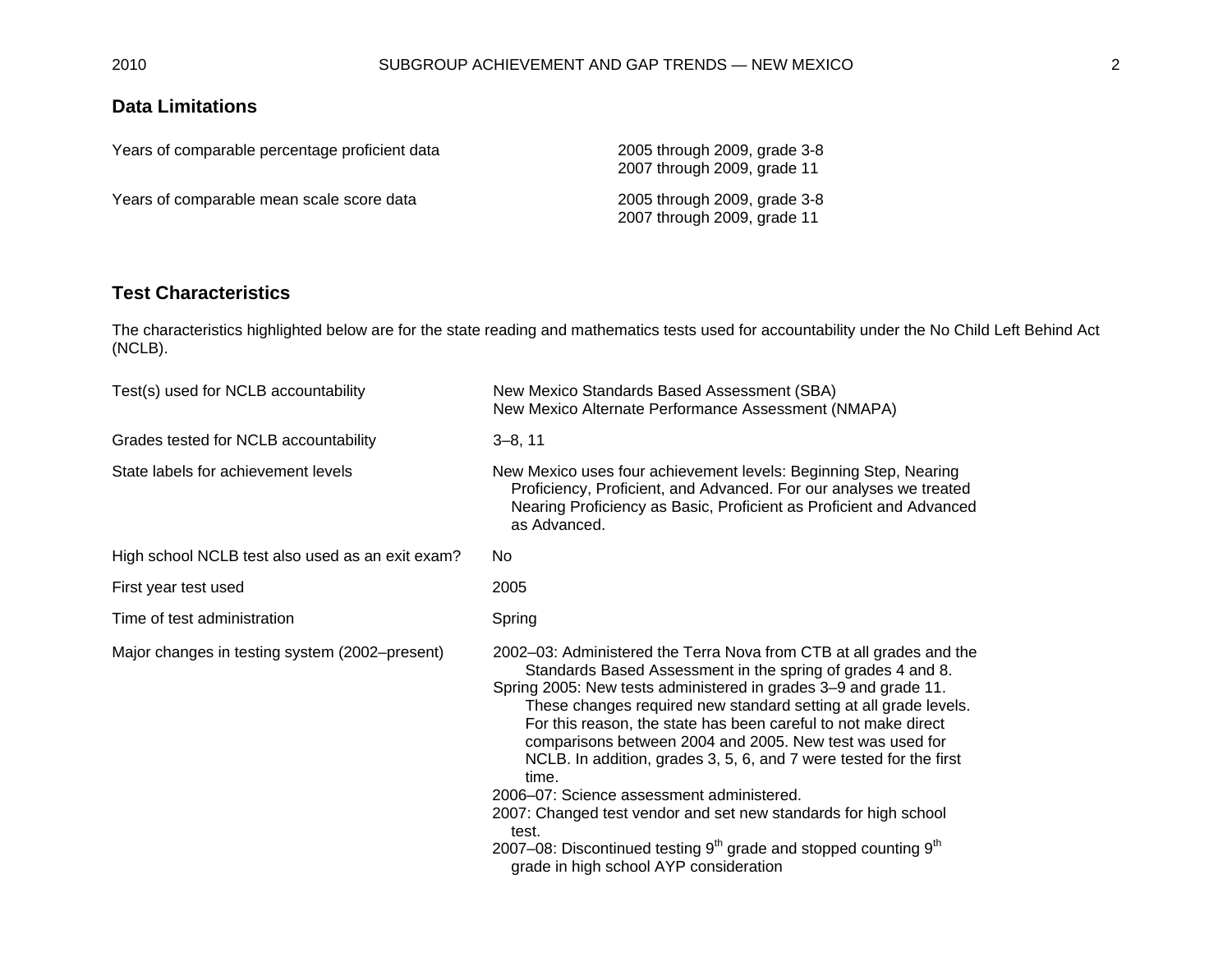Comments As a result of the 2007 changes in test vendor and test standards for the high school test, test results from 2007 and beyond were determined not to be comparable to results from previous years, so trends for high school are limited to 2007 through 2009.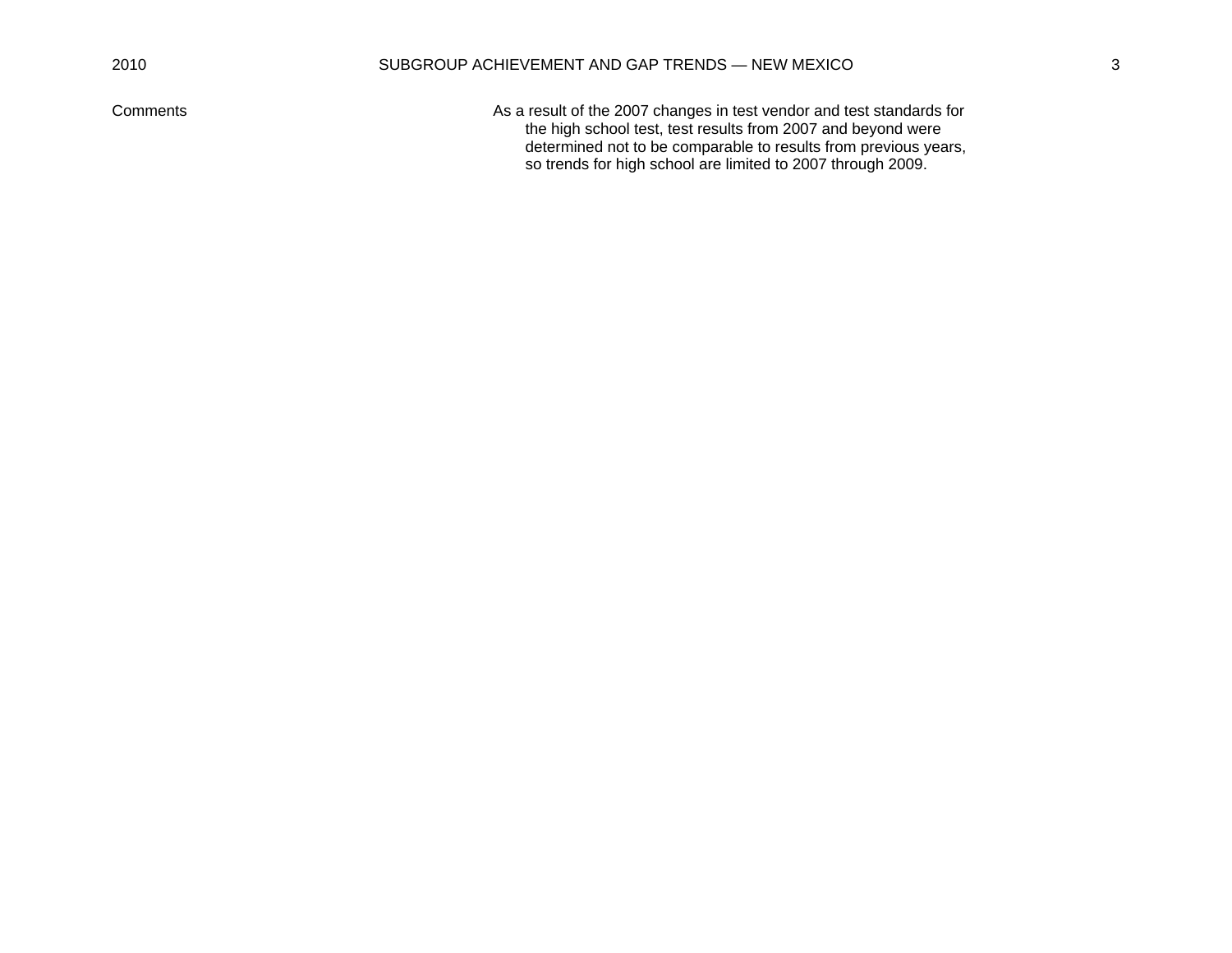## **Achievement by Subgroup — Trends at the Middle School Level**

**Note:** The tables in this profile of subgroup achievement and gap trends begin with table 7. Tables 1 through 6 can be found in the companion state profile of general achievement trends.

| Reporting year                                          |      |      |      |                     |      |      |      |      |                                       |  |  |  |
|---------------------------------------------------------|------|------|------|---------------------|------|------|------|------|---------------------------------------|--|--|--|
| Subgroup                                                | 2002 | 2003 | 2004 | 2005                | 2006 | 2007 | 2008 | 2009 | percentage<br>point gain <sup>1</sup> |  |  |  |
|                                                         |      |      |      | All tested students |      |      |      |      |                                       |  |  |  |
| Advanced                                                |      |      |      | 3%                  | 3%   | 3%   | 5%   | 8%   | 1.2                                   |  |  |  |
| Proficient-and-above                                    |      |      |      | 52%                 | 51%  | 56%  | 63%  | 62%  | 2.6                                   |  |  |  |
| Basic-and-above                                         |      |      |      | 88%                 | 89%  | 89%  | 92%  | 91%  | 0.8                                   |  |  |  |
| White                                                   |      |      |      |                     |      |      |      |      |                                       |  |  |  |
| Advanced                                                |      |      |      | 6%                  | 6%   | 6%   | 9%   | 15%  | 2.1                                   |  |  |  |
| Proficient-and-above                                    |      |      |      | 67%                 | 68%  | 72%  | 77%  | 79%  | 3.0                                   |  |  |  |
| Basic-and-above                                         |      |      |      | 93%                 | 95%  | 94%  | 96%  | 95%  | 0.6                                   |  |  |  |
|                                                         |      |      |      | African American    |      |      |      |      |                                       |  |  |  |
| Advanced                                                |      |      |      | 2%                  | 4%   | 3%   | 5%   | 7%   | 1.4                                   |  |  |  |
| Proficient-and-above                                    |      |      |      | 46%                 | 45%  | 51%  | 63%  | 59%  | 3.4                                   |  |  |  |
| Basic-and-above                                         |      |      |      | 85%                 | 85%  | 87%  | 91%  | 87%  | 0.5                                   |  |  |  |
|                                                         |      |      |      | Latino              |      |      |      |      |                                       |  |  |  |
| Advanced                                                |      |      |      | 2%                  | 2%   | 2%   | 4%   | 5%   | 0.8                                   |  |  |  |
| Proficient-and-above                                    |      |      |      | 46%                 | 45%  | 50%  | 58%  | 55%  | 2.4                                   |  |  |  |
| Basic-and-above                                         |      |      |      | 86%                 | 87%  | 88%  | 91%  | 89%  | 0.8                                   |  |  |  |
|                                                         |      |      |      | Asian $^2$          |      |      |      |      |                                       |  |  |  |
| Advanced                                                |      |      |      | 11%                 | 9%   | 9%   | 15%  | 22%  | 2.7                                   |  |  |  |
| Proficient-and-above                                    |      |      |      | 71%                 | 66%  | 73%  | 77%  | 80%  | 2.2                                   |  |  |  |
| Basic-and-above                                         |      |      |      | 93%                 | 95%  | 95%  | 94%  | 97%  | 1.0                                   |  |  |  |
|                                                         |      |      |      | Native American     |      |      |      |      |                                       |  |  |  |
| Advanced                                                |      |      |      | 1%                  | 1%   | 1%   | 3%   | 4%   | 0.9                                   |  |  |  |
| 35%<br>32%<br>39%<br>54%<br>49%<br>Proficient-and-above |      |      |      |                     |      |      |      |      |                                       |  |  |  |
| Basic-and-above                                         |      |      |      | 82%                 | 83%  | 85%  | 90%  | 89%  | 1.7                                   |  |  |  |

#### **Table NM-7. Percentages of grade 8 students by racial or ethnic subgroup scoring at the advanced, proficient-and-above, and basic-and-above levels in reading**

Table reads: The percentage of white 8<sup>th</sup> graders who scored at the advanced level on the state reading test increased from 6% in 2005 to 15% in 2009. During this period, the average yearly gain in the percentage advanced in reading for white 8th graders was 2.1 percentage points per year.

<sup>1</sup> Averages are subject to rounding error.

 $2$ The number of students tested in this subgroup at this grade level was fewer than 500 in 2009 or the most recent year with available data, so changes for this subgroup should be interpreted with caution.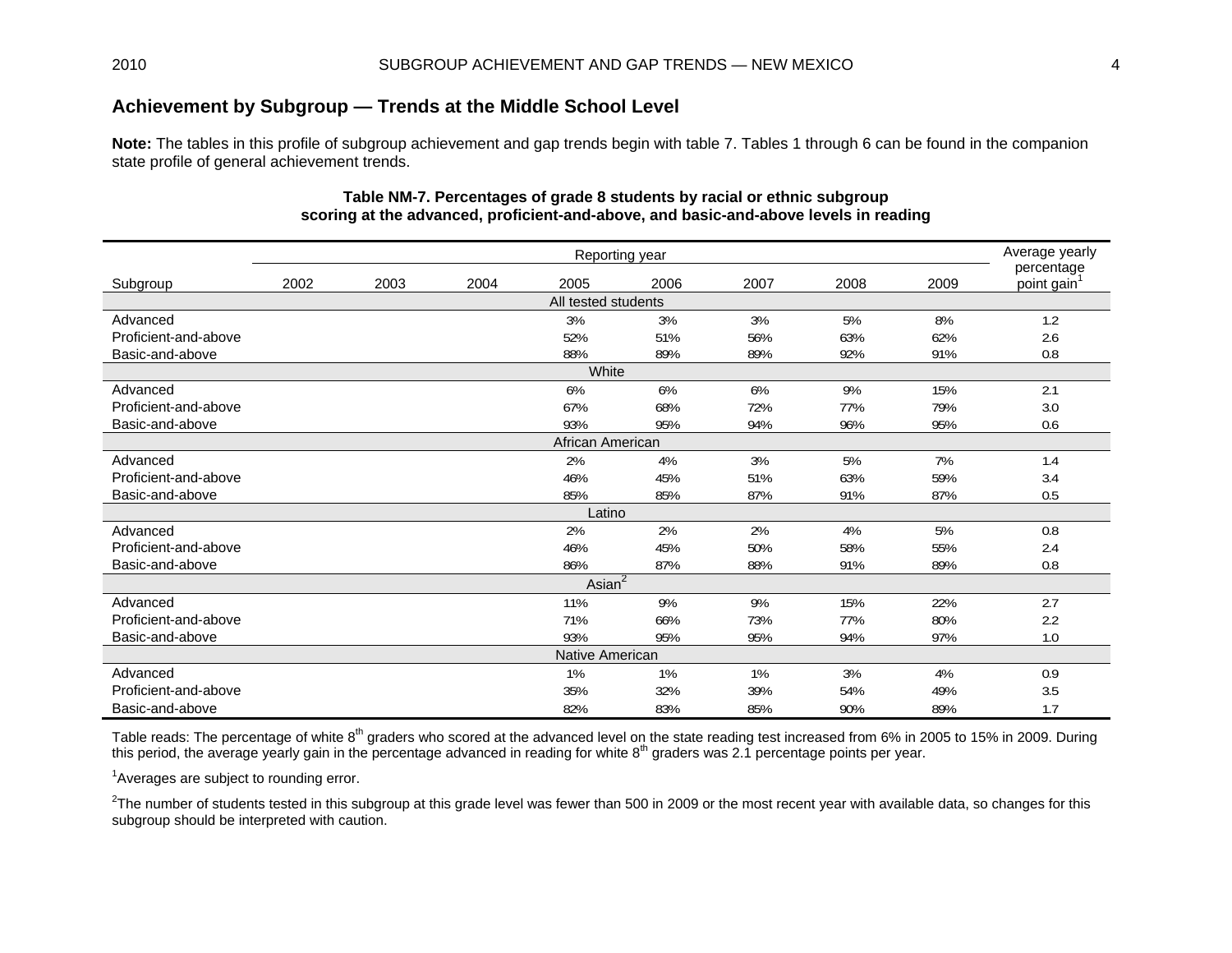|                      | Reporting year                  |      |      |                                         |      |      |      |      |                                       |  |  |  |  |
|----------------------|---------------------------------|------|------|-----------------------------------------|------|------|------|------|---------------------------------------|--|--|--|--|
| Subgroup             | 2002                            | 2003 | 2004 | 2005                                    | 2006 | 2007 | 2008 | 2009 | percentage<br>point gain <sup>1</sup> |  |  |  |  |
|                      |                                 |      |      | All tested students                     |      |      |      |      |                                       |  |  |  |  |
| Advanced             |                                 |      |      | 3%                                      | 3%   | 3%   | 5%   | 8%   | 1.2                                   |  |  |  |  |
| Proficient-and-above |                                 |      |      | 52%                                     | 51%  | 56%  | 63%  | 62%  | 2.6                                   |  |  |  |  |
| Basic-and-above      | 88%<br>89%<br>89%<br>92%<br>91% |      |      |                                         |      |      |      |      |                                       |  |  |  |  |
| Low-income students  |                                 |      |      |                                         |      |      |      |      |                                       |  |  |  |  |
| Advanced             |                                 |      |      | 2%                                      | 2%   | 2%   | 3%   | 4%   | 0.7                                   |  |  |  |  |
| Proficient-and-above |                                 |      |      | 43%                                     | 41%  | 47%  | 56%  | 52%  | 2.4                                   |  |  |  |  |
| Basic-and-above      |                                 |      |      | 85%                                     | 86%  | 86%  | 90%  | 88%  | 0.8                                   |  |  |  |  |
|                      |                                 |      |      | Students with disabilities <sup>3</sup> |      |      |      |      |                                       |  |  |  |  |
| Advanced             |                                 |      |      | 2%                                      | 3%   | 3%   | 5%   | 4%   | 0.5                                   |  |  |  |  |
| Proficient-and-above |                                 |      |      | 16%                                     | 17%  | 17%  | 22%  | 22%  | 1.9                                   |  |  |  |  |
| Basic-and-above      |                                 |      |      | 58%                                     | 59%  | 59%  | 66%  | 61%  | 0.6                                   |  |  |  |  |
|                      |                                 |      |      | English language learners <sup>3</sup>  |      |      |      |      |                                       |  |  |  |  |
| Advanced             |                                 |      |      | 1%                                      | 1%   | 1%   | 1%   | 2%   | 0.2                                   |  |  |  |  |
| Proficient-and-above |                                 |      |      | 32%                                     | 34%  | 36%  | 45%  | 35%  | 0.3                                   |  |  |  |  |
| Basic-and-above      |                                 |      |      | 80%                                     | 83%  | 81%  | 87%  | 81%  | $-0.6$                                |  |  |  |  |
|                      |                                 |      |      | Female                                  |      |      |      |      |                                       |  |  |  |  |
| Advanced             |                                 |      |      | 5%                                      | 4%   | 4%   | 7%   | 10%  | 1.4                                   |  |  |  |  |
| Proficient-and-above |                                 |      |      | 60%                                     | 58%  | 61%  | 69%  | 67%  | 1.7                                   |  |  |  |  |
| Basic-and-above      |                                 |      |      | 92%                                     | 93%  | 93%  | 95%  | 94%  | 0.3                                   |  |  |  |  |
|                      |                                 |      |      | Male                                    |      |      |      |      |                                       |  |  |  |  |
| Advanced             |                                 |      |      | 2%                                      | 2%   | 3%   | 4%   | 6%   | 1.0                                   |  |  |  |  |
| Proficient-and-above |                                 |      |      | 44%                                     | 44%  | 51%  | 58%  | 58%  | 3.4                                   |  |  |  |  |
| Basic-and-above      |                                 |      |      | 83%                                     | 85%  | 86%  | 90%  | 88%  | 1.2                                   |  |  |  |  |

#### **Table NM-8. Percentage of grade 8 students by demographic subgroup scoring at the advanced, proficient-and-above, and basic-and-above levels in reading**

Table reads: The percentage of low-income 8<sup>th</sup> graders who scored at the advanced level on the state reading test increased from 2% in 2005 to 4% in 2009. During this period, the average yearly gain in the percentage advanced in reading for low-income 8<sup>th</sup> graders was 0.7 percentage points per year.

<sup>1</sup> Averages are subject to rounding error.

 $2$ The number of students tested in this subgroup at this grade level was fewer than 500 in 2009 or the most recent year with available data, so changes for this subgroup should be interpreted with caution.

<sup>3</sup>Gap trends for students with disabilities and English language learners should be interpreted with caution because state and federal policy changes may have affected the year-to-year comparability of test results for these subgroups. Average yearly percentage point gains are based on 2006-2009 results.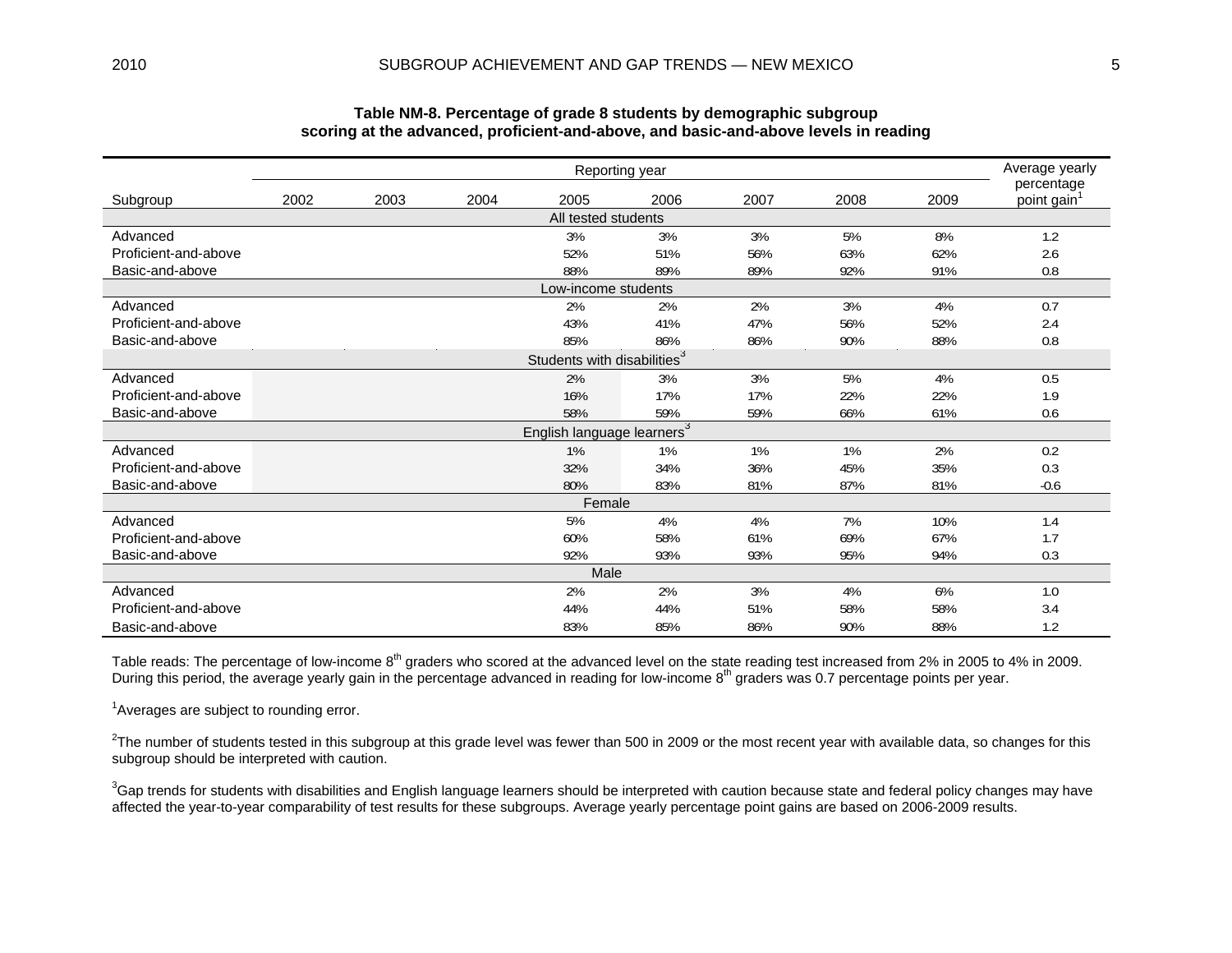| 30011119 at the auvanced, proncism-and-above, and basic-and-above icvers in mathematics<br>Reporting year |       |                                 |      |                      |      |      |      |      |                                       |  |  |  |  |  |  |
|-----------------------------------------------------------------------------------------------------------|-------|---------------------------------|------|----------------------|------|------|------|------|---------------------------------------|--|--|--|--|--|--|
|                                                                                                           |       |                                 |      |                      |      |      |      |      | Average yearly                        |  |  |  |  |  |  |
| Subgroup                                                                                                  | 2002  | 2003                            | 2004 | 2005                 | 2006 | 2007 | 2008 | 2009 | percentage<br>point gain <sup>1</sup> |  |  |  |  |  |  |
|                                                                                                           |       |                                 |      | All tested students  |      |      |      |      |                                       |  |  |  |  |  |  |
| Advanced                                                                                                  |       |                                 |      | 4%                   | 4%   | 5%   | 7%   | 7%   | 0.9                                   |  |  |  |  |  |  |
| Proficient-and-above                                                                                      |       |                                 |      | 24%                  | 26%  | 30%  | 37%  | 42%  | 4.6                                   |  |  |  |  |  |  |
| Basic-and-above                                                                                           |       | 75%<br>74%<br>86%<br>92%<br>80% |      |                      |      |      |      |      |                                       |  |  |  |  |  |  |
|                                                                                                           | White |                                 |      |                      |      |      |      |      |                                       |  |  |  |  |  |  |
| Advanced                                                                                                  |       |                                 |      | 8%                   | 9%   | 10%  | 13%  | 13%  | 1.4                                   |  |  |  |  |  |  |
| Proficient-and-above                                                                                      |       |                                 |      | 40%                  | 43%  | 48%  | 55%  | 61%  | 5.2                                   |  |  |  |  |  |  |
| Basic-and-above                                                                                           |       |                                 |      | 86%                  | 85%  | 90%  | 93%  | 96%  | 2.3                                   |  |  |  |  |  |  |
|                                                                                                           |       |                                 |      | African American     |      |      |      |      |                                       |  |  |  |  |  |  |
| Advanced                                                                                                  |       |                                 |      | 2%                   | 2%   | 4%   | 5%   | 4%   | 0.6                                   |  |  |  |  |  |  |
| Proficient-and-above                                                                                      |       |                                 |      | 17%                  | 20%  | 23%  | 31%  | 37%  | 5.0                                   |  |  |  |  |  |  |
| Basic-and-above                                                                                           |       |                                 |      | 68%                  | 64%  | 74%  | 83%  | 90%  | 5.6                                   |  |  |  |  |  |  |
|                                                                                                           |       |                                 |      | Latino               |      |      |      |      |                                       |  |  |  |  |  |  |
| Advanced                                                                                                  |       |                                 |      | 2%                   | 2%   | 2%   | 4%   | 5%   | 0.8                                   |  |  |  |  |  |  |
| Proficient-and-above                                                                                      |       |                                 |      | 17%                  | 19%  | 22%  | 29%  | 35%  | 4.6                                   |  |  |  |  |  |  |
| Basic-and-above                                                                                           |       |                                 |      | 70%                  | 69%  | 76%  | 83%  | 90%  | 5.0                                   |  |  |  |  |  |  |
|                                                                                                           |       |                                 |      | Asian $\overline{2}$ |      |      |      |      |                                       |  |  |  |  |  |  |
| Advanced                                                                                                  |       |                                 |      | 18%                  | 19%  | 23%  | 24%  | 25%  | 1.8                                   |  |  |  |  |  |  |
| Proficient-and-above                                                                                      |       |                                 |      | 54%                  | 54%  | 59%  | 67%  | 67%  | 3.3                                   |  |  |  |  |  |  |
| Basic-and-above                                                                                           |       |                                 |      | 87%                  | 85%  | 91%  | 93%  | 98%  | 2.7                                   |  |  |  |  |  |  |
|                                                                                                           |       |                                 |      | Native American      |      |      |      |      |                                       |  |  |  |  |  |  |
| Advanced                                                                                                  |       |                                 |      | 1%                   | 2%   | 2%   | 3%   | 2%   | 0.3                                   |  |  |  |  |  |  |
| Proficient-and-above                                                                                      |       |                                 |      | 11%                  | 14%  | 18%  | 23%  | 28%  | 4.3                                   |  |  |  |  |  |  |
| Basic-and-above                                                                                           |       |                                 |      | 64%                  | 66%  | 73%  | 79%  | 88%  | 5.9                                   |  |  |  |  |  |  |

#### **Table NM-9. Percentages of grade 8 students by racial or ethnic subgroup scoring at the advanced, proficient-and-above, and basic-and-above levels in mathematics**

Table reads: The percentage of white 8<sup>th</sup> graders who scored at the advanced level on the state math test increased from 8% in 2005 to 13% in 2009. During this period, the average yearly gain in the percentage advanced in math for white 8<sup>th</sup> graders was 1.4 percentage points per year.

<sup>1</sup> Averages are subject to rounding error.

 $2$ The number of students tested in this subgroup at this grade level was fewer than 500 in 2009 or the most recent year with available data, so changes for this subgroup should be interpreted with caution.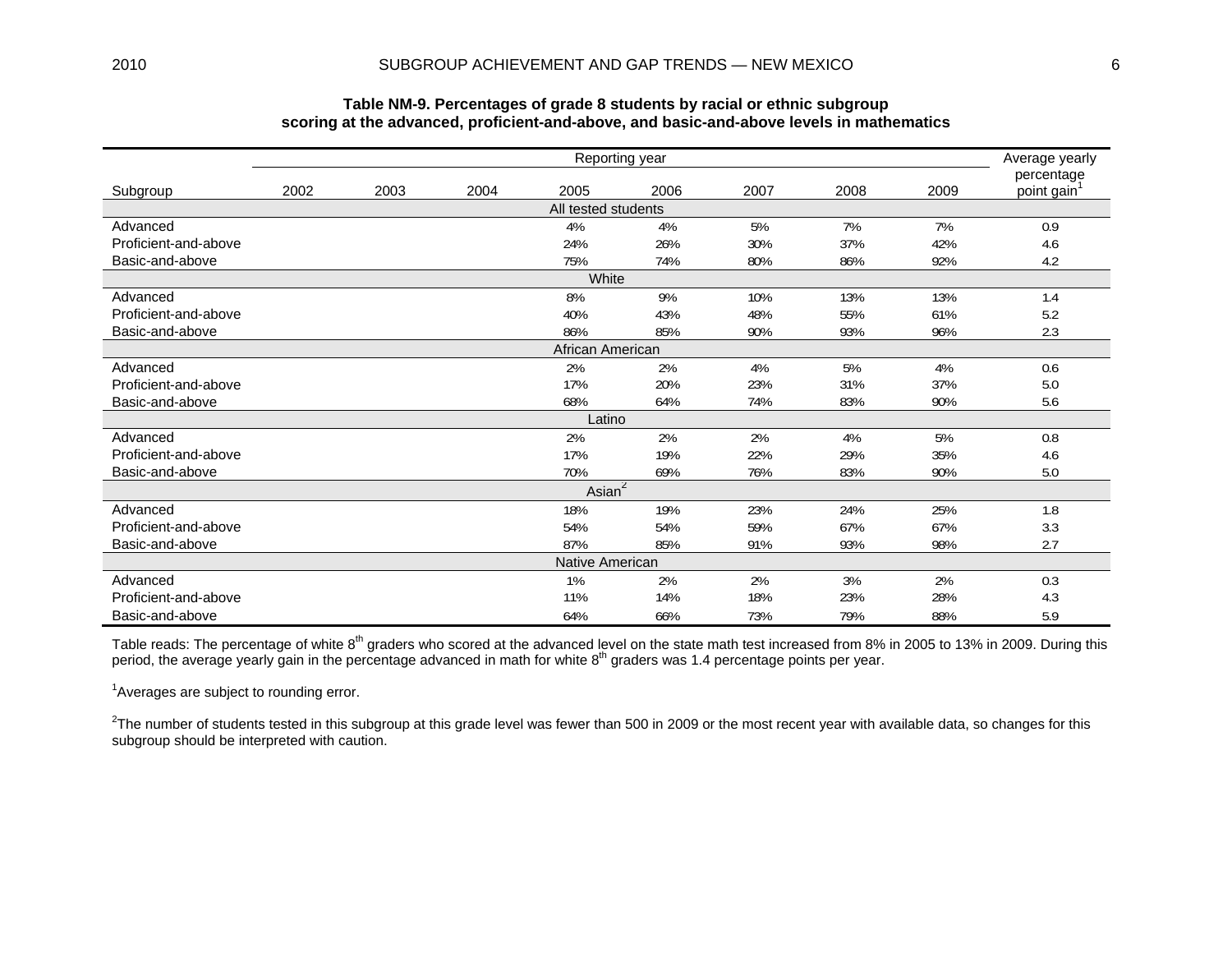|                      |                                                 |      |      | sooring at the auvanous, pronoism and above, and basic and above idvers in mathematics |                |      |      |      |                          |  |  |  |  |  |
|----------------------|-------------------------------------------------|------|------|----------------------------------------------------------------------------------------|----------------|------|------|------|--------------------------|--|--|--|--|--|
|                      |                                                 |      |      |                                                                                        | Reporting year |      |      |      | Average yearly           |  |  |  |  |  |
| Subgroup             | 2002                                            | 2003 | 2004 | 2005                                                                                   | 2006           | 2007 | 2008 | 2009 | percentage<br>point gain |  |  |  |  |  |
|                      |                                                 |      |      | All tested students                                                                    |                |      |      |      |                          |  |  |  |  |  |
| Advanced             |                                                 |      |      | 4%                                                                                     | 4%             | 5%   | 7%   | 7%   | 0.9                      |  |  |  |  |  |
| Proficient-and-above |                                                 |      |      | 24%                                                                                    | 26%            | 30%  | 37%  | 42%  | 4.6                      |  |  |  |  |  |
| Basic-and-above      |                                                 |      |      | 75%                                                                                    | 74%            | 80%  | 86%  | 92%  | 4.2                      |  |  |  |  |  |
|                      | Low-income students                             |      |      |                                                                                        |                |      |      |      |                          |  |  |  |  |  |
| Advanced             | 1%<br>2%<br>3%<br>2%<br>4%<br>0.6<br>15%<br>18% |      |      |                                                                                        |                |      |      |      |                          |  |  |  |  |  |
| Proficient-and-above |                                                 |      |      |                                                                                        |                | 20%  | 27%  | 32%  | 4.4                      |  |  |  |  |  |
| Basic-and-above      |                                                 |      |      | 68%                                                                                    | 68%            | 75%  | 81%  | 89%  | 5.3                      |  |  |  |  |  |
|                      | Students with disabilities <sup>3</sup>         |      |      |                                                                                        |                |      |      |      |                          |  |  |  |  |  |
| Advanced             |                                                 |      |      | 1%                                                                                     | 1%             | 3%   | 3%   | 4%   | 0.8                      |  |  |  |  |  |
| Proficient-and-above |                                                 |      |      | 5%                                                                                     | 6%             | 7%   | 10%  | 12%  | 2.0                      |  |  |  |  |  |
| Basic-and-above      |                                                 |      |      | 35%                                                                                    | 35%            | 44%  | 53%  | 68%  | 10.8                     |  |  |  |  |  |
|                      |                                                 |      |      | English language learners <sup>3</sup>                                                 |                |      |      |      |                          |  |  |  |  |  |
| Advanced             |                                                 |      |      | 1%                                                                                     | 1%             | 1%   | 2%   | 2%   | 0.2                      |  |  |  |  |  |
| Proficient-and-above |                                                 |      |      | 9%                                                                                     | 13%            | 14%  | 17%  | 19%  | 2.3                      |  |  |  |  |  |
| Basic-and-above      |                                                 |      |      | 60%                                                                                    | 63%            | 68%  | 75%  | 85%  | 7.2                      |  |  |  |  |  |
|                      |                                                 |      |      | Female                                                                                 |                |      |      |      |                          |  |  |  |  |  |
| Advanced             |                                                 |      |      | 4%                                                                                     | 4%             | 5%   | 7%   | 7%   | 0.8                      |  |  |  |  |  |
| Proficient-and-above |                                                 |      |      | 24%                                                                                    | 27%            | 31%  | 36%  | 43%  | 5.0                      |  |  |  |  |  |
| Basic-and-above      |                                                 |      |      | 77%                                                                                    | 76%            | 82%  | 86%  | 93%  | 4.0                      |  |  |  |  |  |
|                      |                                                 |      |      | Male                                                                                   |                |      |      |      |                          |  |  |  |  |  |
| Advanced             |                                                 |      |      | 4%                                                                                     | 4%             | 5%   | 7%   | 8%   | 1.0                      |  |  |  |  |  |
| Proficient-and-above |                                                 |      |      | 24%                                                                                    | 26%            | 29%  | 37%  | 41%  | 4.3                      |  |  |  |  |  |
| Basic-and-above      |                                                 |      |      | 73%                                                                                    | 72%            | 79%  | 85%  | 90%  | 4.5                      |  |  |  |  |  |

#### **Table NM-10. Percentage of grade 8 students by demographic subgroup scoring at the advanced, proficient-and-above, and basic-and-above levels in mathematics**

Table reads: The percentage of low-income 8<sup>th</sup> graders who scored at the advanced level on the state math test increased from 1% in 2005 to 4% in 2009. During this period, the average yearly gain in the percentage advanced in math for low-income 8<sup>th</sup> graders was 0.6 percentage points per year.

<sup>1</sup> Averages are subject to rounding error.

 $2$ The number of students tested in this subgroup at this grade level was fewer than 500 in 2009 or the most recent year with available data, so changes for this subgroup should be interpreted with caution.

<sup>3</sup>Gap trends for students with disabilities and English language learners should be interpreted with caution because state and federal policy changes may have affected the year-to-year comparability of test results for these subgroups. Average yearly percentage point gains are based on 2006-2009 results.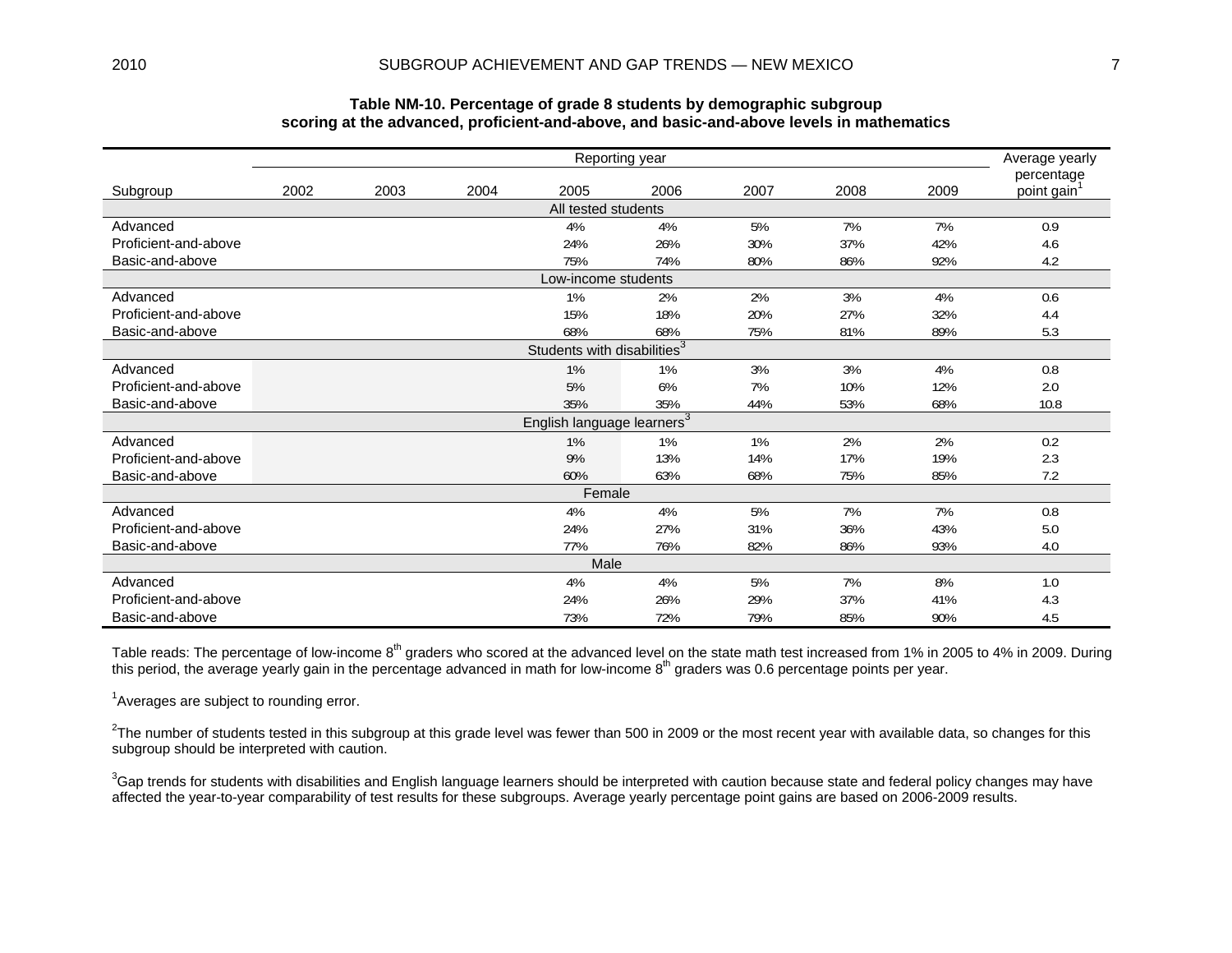# **Achievement by Subgroup — Gap Trends (Percentages Proficient)**

### **Table NM-11. Subgroup achievement trends in reading by percentages proficient**

*NOTE:* L = larger gain than comparison group. S = smaller gain than comparison group. E = equal gain to comparison group. If the average annual gain for the subgroup of interest, such as African American students, is larger than the average annual gain for the comparison group, such as white students, this indicates that the achievement gap has narrowed. If the average gain for the subgroup of interest is smaller, this means the gap has widened.

|                                              |              |                | Grade 4      |                                        |                                                       |              |                | Grade 8      |                                        |                                                       |              |                | Grade 11     |                                        |                                                       |
|----------------------------------------------|--------------|----------------|--------------|----------------------------------------|-------------------------------------------------------|--------------|----------------|--------------|----------------------------------------|-------------------------------------------------------|--------------|----------------|--------------|----------------------------------------|-------------------------------------------------------|
| Subgroup                                     | Year<br>span | Starting<br>PP | Ending<br>PP | Average<br>annual<br>gain <sup>1</sup> | Gain larger or<br>smaller than<br>comparison<br>group | Year<br>span | Starting<br>PP | Ending<br>PP | Average<br>annual<br>gain <sup>1</sup> | Gain larger or<br>smaller than<br>comparison<br>group | Year<br>span | Starting<br>PP | Ending<br>PP | Average<br>annual<br>gain <sup>1</sup> | Gain larger or<br>smaller than<br>comparison<br>group |
| All tested<br>students                       | 05-09        | 52%            | 52%          | 0.0                                    |                                                       | 05-09        | 52%            | 62%          | 2.6                                    |                                                       | 07-09        | 47%            | 51%          | 1.6                                    |                                                       |
|                                              |              |                |              |                                        |                                                       |              |                |              |                                        |                                                       |              |                |              |                                        |                                                       |
| White                                        | 05-09        | 70%            | 69%          | $-0.3$                                 |                                                       | 05-09        | 67%            | 79%          | 3.0                                    |                                                       | 07-09        | 65%            | 67%          | 1.1                                    |                                                       |
| African<br>American                          | 05-09        | 45%            | 45%          | 0.2                                    |                                                       | 05-09        | 46%            | 59%          | 3.4                                    | L                                                     | 07-09        | 39%            | 49%          | 5.2 <sup>2</sup>                       |                                                       |
| Latino                                       | 05-09        | 45%            | 46%          | 0.3                                    | L                                                     | 05-09        | 46%            | 55%          | 2.4                                    | S                                                     | $07-09$      | 38%            | 43%          | 2.1                                    |                                                       |
| Asian                                        | 05-09        | 72%            | 67%          | $-1.42$                                | $\mathsf S$                                           | 05-09        | 71%            | 80%          | $2.2^{2}$                              | $\mathsf S$                                           | 07-09        | 59%            | 62%          | 1.7 <sup>2</sup>                       | L                                                     |
| Native<br>American                           | 05-09        | 33%            | 36%          | 0.8                                    |                                                       | 05-09        | 35%            | 49%          | 3.5                                    | $\mathsf{L}$                                          | 07-09        | 32%            | 37%          | 2.7                                    | L                                                     |
|                                              |              |                |              |                                        |                                                       |              |                |              |                                        |                                                       |              |                |              |                                        |                                                       |
| Not low-<br>income                           | 05-09        | 71%            | 70%          | $-0.2$                                 |                                                       | 05-09        | 67%            | 79%          | 3.0                                    |                                                       | $07-09$      | 58%            | 61%          | 1.9                                    |                                                       |
| Low-income                                   | 05-09        | 43%            | 44%          | 0.3                                    | L                                                     | 05-09        | 43%            | 52%          | 2.4                                    | S                                                     | 07-09        | 36%            | 40%          | 1.9                                    | E                                                     |
|                                              |              |                |              |                                        |                                                       |              |                |              |                                        |                                                       |              |                |              |                                        |                                                       |
| Not disabled                                 | 06-09        | 59%            | 57%          | $-0.9$                                 |                                                       | 06-09        | 57%            | 68%          | 3.7                                    |                                                       | 07-09        | 53%            | 56%          | 1.5                                    |                                                       |
| Students with<br>disabilities <sup>3</sup>   | 06-09        | 21%            | 20%          | $-0.1$                                 |                                                       | 06-09        | 17%            | 22%          | 1.9                                    | S                                                     | 07-09        | 13%            | 17%          | 2.3                                    | L                                                     |
|                                              |              |                |              |                                        |                                                       |              |                |              |                                        |                                                       |              |                |              |                                        |                                                       |
| Not ELLs                                     | 06-09        | 61%            | 59%          | $-0.7$                                 |                                                       | 06-09        | 56%            | 69%          | 4.2                                    |                                                       | 07-09        | 52%            | 55%          | 1.5                                    |                                                       |
| English<br>language<br>learners <sup>3</sup> | 06-09        | 37%            | 34%          | $-1.1$                                 | S                                                     | 06-09        | 34%            | 35%          | 0.3                                    | S                                                     | 07-09        | 23%            | 23%          | $-0.1$                                 | $\mathsf S$                                           |
|                                              |              |                |              |                                        |                                                       |              |                |              |                                        |                                                       |              |                |              |                                        |                                                       |
| Female                                       | 05-09        | 56%            | 57%          | 0.1                                    |                                                       | 05-09        | 60%            | 67%          | 1.7                                    |                                                       | 07-09        | 51%            | 54%          | 1.5                                    |                                                       |
| Male                                         | 05-09        | 48%            | 47%          | $-0.1$                                 | S                                                     | 05-09        | 44%            | 58%          | 3.4                                    |                                                       | 07-09        | 44%            | 47%          | 1.6                                    | L                                                     |

Table reads: In 2005, 70% of white 4<sup>th</sup> graders and 45% of African American 4<sup>th</sup> graders scored at the proficient level on the state reading test. In 2009, 69% of white 4<sup>th</sup> graders and 45% of African American 4<sup>th</sup> graders scored at the proficient level in reading. Between 2005 and 2009, the percentage proficient declined at an average rate of 0.3 percentage points per year for white students and improved at an average rate of 0.2 percentage points per year for African American students, indicating a larger rate of gain and a narrowing of the achievement gap for African American 4<sup>th</sup> graders.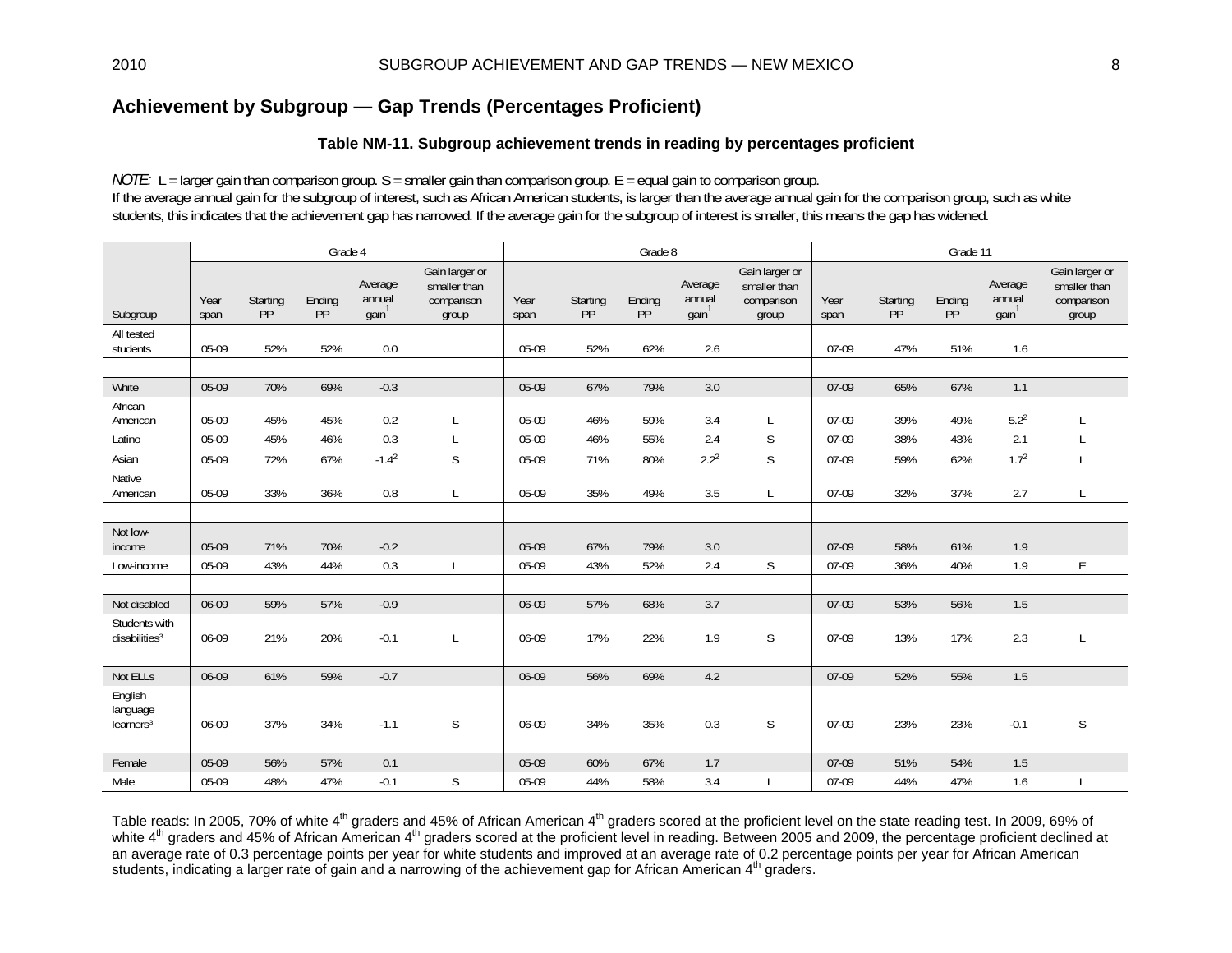### 2010 SUBGROUP ACHIEVEMENT AND GAP TRENDS — NEW MEXICO 9

<sup>1</sup>Numbers in these columns are subject to rounding error.

 $^{2}$ The number of students tested in this subgroup at this grade level was fewer than 500 in 2009 or the most recent year with available data, so changes for this subgroup should be interpreted with caution.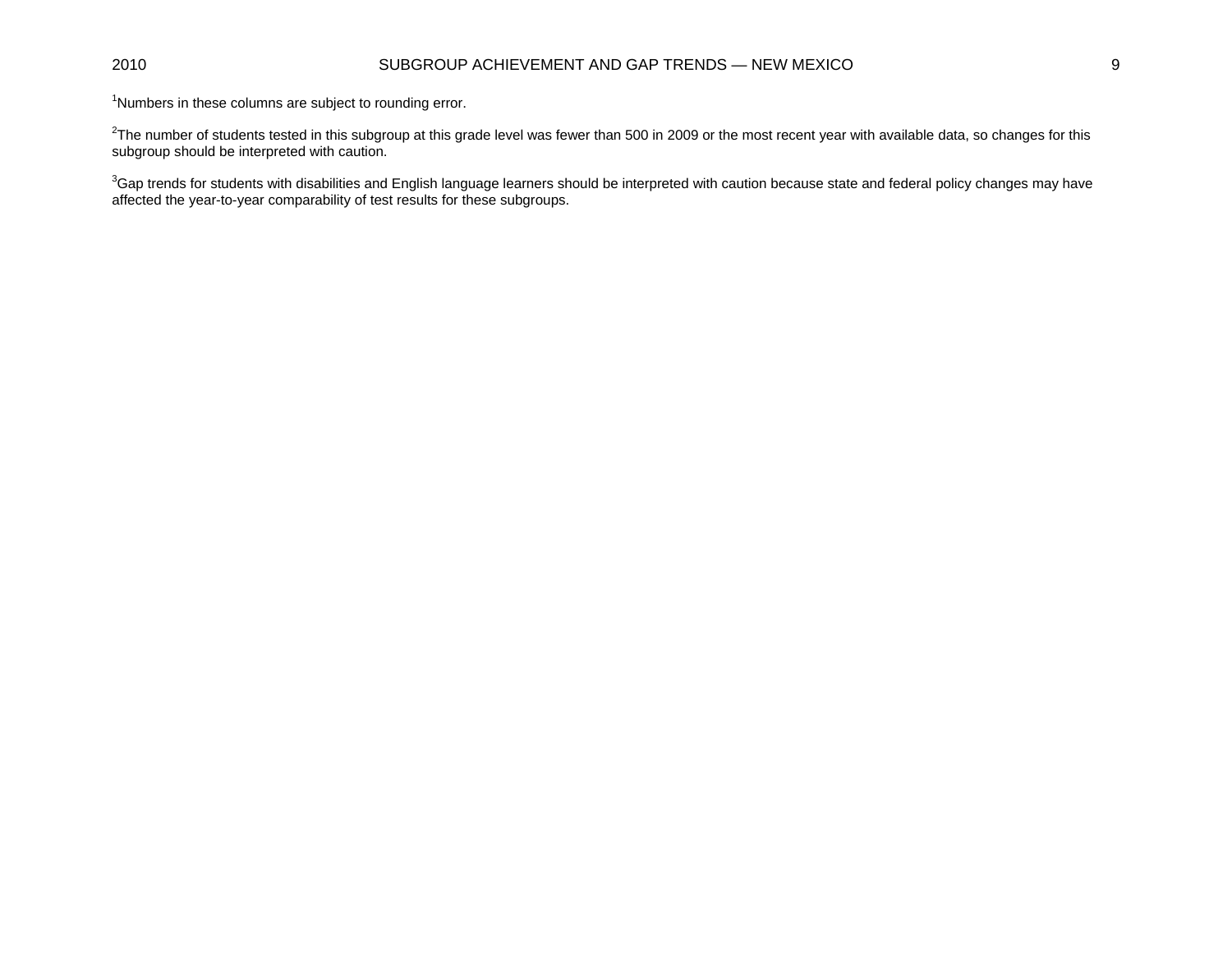*NOTE:* L = larger gain than comparison group. S = smaller gain than comparison group. E = equal gain to comparison group. If the average annual gain for the subgroup of interest, such as African American students, is larger than the average annual gain for the comparison group, such as white students, this indicates that the achievement gap has narrowed. If the average gain for the subgroup of interest is smaller, this means the gap has widened.

|                                              |              |                | Grade 4      |                                        |                                                       |              |                | Grade 8      |                                        |                                                       | Grade 11     |                |              |                                        |                                                       |  |
|----------------------------------------------|--------------|----------------|--------------|----------------------------------------|-------------------------------------------------------|--------------|----------------|--------------|----------------------------------------|-------------------------------------------------------|--------------|----------------|--------------|----------------------------------------|-------------------------------------------------------|--|
| Subgroup                                     | Year<br>span | Starting<br>PP | Ending<br>PP | Average<br>annual<br>gain <sup>1</sup> | Gain larger or<br>smaller than<br>comparison<br>group | Year<br>span | Starting<br>PP | Ending<br>PP | Average<br>annual<br>gain <sup>1</sup> | Gain larger or<br>smaller than<br>comparison<br>group | Year<br>span | Starting<br>PP | Ending<br>PP | Average<br>annual<br>gain <sup>1</sup> | Gain larger or<br>smaller than<br>comparison<br>group |  |
| All tested<br>students                       | 05-09        | 39%            | 42%          | 0.7                                    |                                                       | 05-09        | 24%            | 42%          | 4.6                                    |                                                       | $07-09$      | 31%            | 34%          | 1.4                                    |                                                       |  |
|                                              |              |                |              |                                        |                                                       |              |                |              |                                        |                                                       |              |                |              |                                        |                                                       |  |
| White                                        | 05-09        | 56%            | 59%          | 0.9                                    |                                                       | 05-09        | 40%            | 61%          | 5.2                                    |                                                       | 07-09        | 50%            | 52%          | 1.0                                    |                                                       |  |
| African<br>American                          | 05-09        | 29%            | 33%          | 1.0                                    | L                                                     | 05-09        | 17%            | 37%          | 5.0                                    | S                                                     | 07-09        | 21%            | 29%          | $4.4^{2}$                              |                                                       |  |
| Latino                                       | 05-09        | 32%            | 36%          | 0.9                                    | Е                                                     | 05-09        | 17%            | 35%          | 4.6                                    | S                                                     | $07-09$      | 21%            | 25%          | 2.0                                    |                                                       |  |
| Asian                                        | 05-09        | 69%            | 66%          | $-0.82$                                | $\mathsf S$                                           | 05-09        | 54%            | 67%          | 3.3 <sup>2</sup>                       | $\mathsf S$                                           | 07-09        | 58%            | 62%          | 2.2 <sup>2</sup>                       | L                                                     |  |
| Native<br>American                           | 05-09        | 25%            | 28%          | 0.8                                    | S                                                     | 05-09        | 11%            | 28%          | 4.3                                    | S                                                     | 07-09        | 16%            | 19%          | 1.4                                    | L                                                     |  |
|                                              |              |                |              |                                        |                                                       |              |                |              |                                        |                                                       |              |                |              |                                        |                                                       |  |
| Not low-<br>income                           | 05-09        | 57%            | 60%          | 0.7                                    |                                                       | 05-09        | 40%            | 60%          | 5.0                                    |                                                       | 07-09        | 42%            | 45%          | 1.5                                    |                                                       |  |
| Low-income                                   | 05-09        | 31%            | 35%          | 0.9                                    | L                                                     | 05-09        | 15%            | 32%          | 4.4                                    | S                                                     | 07-09        | 19%            | 23%          | 2.1                                    | L                                                     |  |
|                                              |              |                |              |                                        |                                                       |              |                |              |                                        |                                                       |              |                |              |                                        |                                                       |  |
| Not disabled                                 | 06-09        | 45%            | 46%          | 0.2                                    |                                                       | 06-09        | 30%            | 47%          | 5.7                                    |                                                       | 07-09        | 35%            | 38%          | 1.3                                    |                                                       |  |
| Students with<br>disabilities <sup>3</sup>   | 06-09        | 16%            | 19%          | 0.8                                    | L                                                     | 06-09        | 6%             | 12%          | 2.0                                    | S                                                     | 07-09        | 6%             | 10%          | 2.0                                    | L                                                     |  |
|                                              |              |                |              |                                        |                                                       |              |                |              |                                        |                                                       |              |                |              |                                        |                                                       |  |
| Not ELLS                                     | 06-09        | 46%            | 47%          | 0.4                                    |                                                       | 06-09        | 30%            | 48%          | 5.8                                    |                                                       | 07-09        | 35%            | 37%          | 1.2                                    |                                                       |  |
| English<br>language<br>learners <sup>3</sup> | 06-09        | 28%            | 28%          | $-0.2$                                 | S                                                     | 06-09        | 13%            | 19%          | 2.3                                    | S                                                     | 07-09        | 10%            | 12%          | 0.7                                    | $\mathsf S$                                           |  |
|                                              |              |                |              |                                        |                                                       |              |                |              |                                        |                                                       |              |                |              |                                        |                                                       |  |
| Female                                       | 05-09        | 39%            | 43%          | 0.9                                    |                                                       | 05-09        | 24%            | 43%          | 5.0                                    |                                                       | 07-09        | 30%            | 32%          | 1.2                                    |                                                       |  |
| Male                                         | 05-09        | 39%            | 41%          | 0.5                                    | S                                                     | 05-09        | 24%            | 41%          | 4.3                                    | S                                                     | 07-09        | 32%            | 35%          | 1.6                                    | L                                                     |  |

Table reads: In 2005, 56% of white 4<sup>th</sup> graders and 29% of African American 4<sup>th</sup> graders scored at the proficient level on the state math test. In 2009, 59% of white 4<sup>th</sup> graders and 33% of African American 4<sup>th</sup> graders scored at the proficient level in math. Between 2005 and 2009, the percentage proficient improved at an average rate of 0.9 percentage points per year for white students and 1.0 percentage points per year for African American students, indicating a larger rate of gain and a narrowing of the achievement gap for African American 4<sup>th</sup> graders.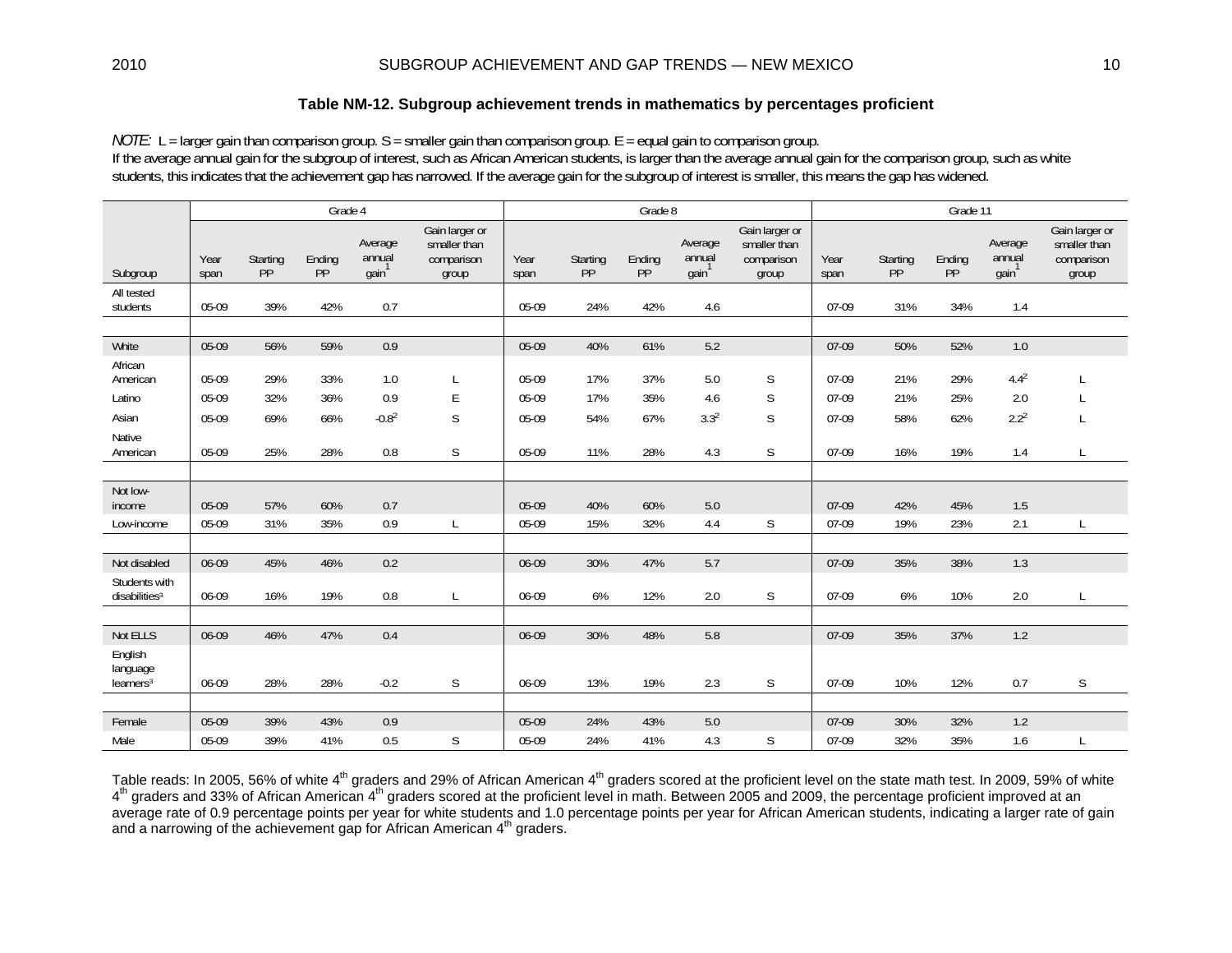<sup>1</sup>Numbers in these columns are subject to rounding error.

 $^2$ The number of students tested in this subgroup at this grade level was fewer than 500 in 2009 or the most recent year with available data, so changes for this subgroup should be interpreted with caution.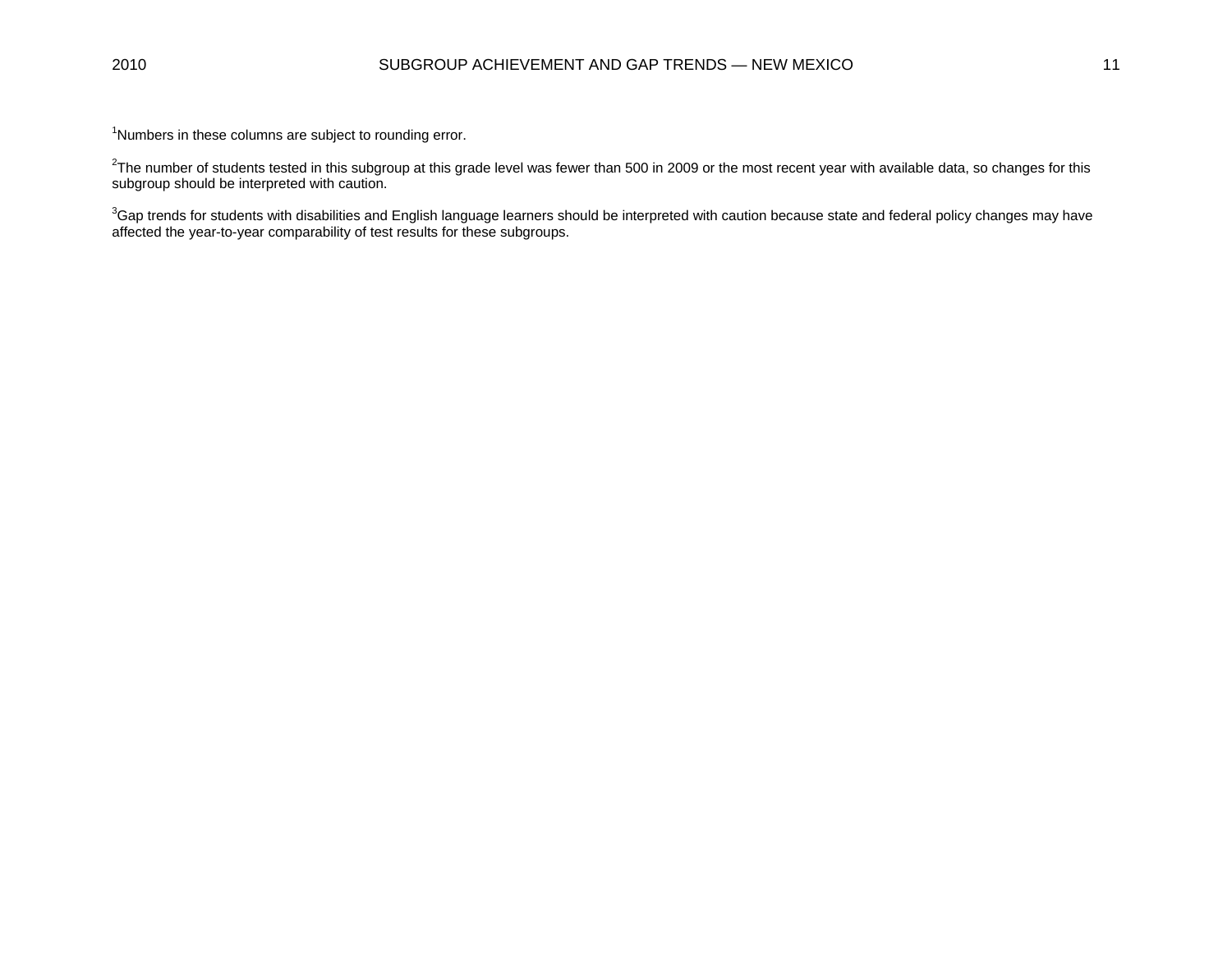# **Achievement by Subgroup — Gap Trends (Mean Scale Scores)**

### **Table NM-13. Achievement gap trends in reading by mean scale scores**

*NOTE:* L = larger gain than comparison group. S = smaller gain than comparison group. E = equal gain to comparison group. MSS = mean scale score. SD = standard deviation. If the average gain for the subgroup of interest, such as African American students, is larger than the average gain for the comparison group, such as white students, this indicates that the achievement gap has narrowed. If the average gain for the subgroup of interest is smaller, this means the gap has widened.

|                                         |            | Grade 4      |               |             |                                  |                                               |              |               | Grade 8     |                                  |                                               | Grade 11     |               |          |                                  |                                               |
|-----------------------------------------|------------|--------------|---------------|-------------|----------------------------------|-----------------------------------------------|--------------|---------------|-------------|----------------------------------|-----------------------------------------------|--------------|---------------|----------|----------------------------------|-----------------------------------------------|
| Subgroup                                | Statistic  | Year<br>span | Start<br>year | End<br>year | Avg.<br>gain<br>MSS <sup>1</sup> | Gain larger or<br>smaller than<br>comp. group | Year<br>span | Start<br>year | End<br>year | Avg.<br>gain<br>MSS <sup>1</sup> | Gain larger or<br>smaller than<br>comp. group | Year<br>span | Start<br>year | End year | Avg.<br>gain<br>MSS <sup>1</sup> | Gain larger or<br>smaller than<br>comp. group |
| All tested students                     | <b>MSS</b> | 05-09        | 638.7         | 639.0       | 0.1                              |                                               | 05-09        | 682.6         | 692.9       | 2.6                              |                                               | 07-09        | 616.3         | 620.4    | 2.1                              |                                               |
|                                         | SD         | 05-09        | 33.9          | 37.7        |                                  |                                               | 05-09        | 31.8          | 33.5        |                                  |                                               | 07-09        | 37.6          | 33.4     |                                  |                                               |
|                                         |            |              |               |             |                                  |                                               |              |               |             |                                  |                                               |              |               |          |                                  |                                               |
| White                                   | <b>MSS</b> | 05-09        | 653.4         | 653.7       | 0.1                              |                                               | 05-09        | 694.8         | 707.3       | 3.1                              |                                               | 07-09        | 631.3         | 632.7    | 0.7                              |                                               |
|                                         | <b>SD</b>  | 05-09        | 31.6          | 35.9        |                                  |                                               | 05-09        | 30.2          | 31.3        |                                  |                                               | 07-09        | 35.8          | 32.2     |                                  |                                               |
| African American                        | <b>MSS</b> | 05-09        | 634.3         | 632.6       | $-0.4$                           | S                                             | 05-09        | 679.0         | 689.1       | 2.5                              | S                                             | 07-09        | 608.6         | 617.2    | 4.3 <sup>2</sup>                 | L                                             |
|                                         | SD         | 05-09        | 33.8          | 36.3        |                                  |                                               | 05-09        | 31.3          | 34.9        |                                  |                                               | 07-09        | 38.9          | 34.6     |                                  |                                               |
| Latino                                  | <b>MSS</b> | 05-09        | 632.6         | 634.0       | 0.4                              | L                                             | 05-09        | 677.3         | 686.7       | 2.4                              | S                                             | 07-09        | 608.5         | 614.1    | 2.8                              | L                                             |
|                                         | SD         | 05-09        | 32.8          | 36.5        |                                  |                                               | 05-09        | 30.9          | 32.4        |                                  |                                               | 07-09        | 36.1          | 32.4     |                                  |                                               |
| Asian                                   | <b>MSS</b> | 05-09        | 657.9         | 653.8       | $-1.02$                          | S                                             | 05-09        | 699.4         | 711.0       | 2.9 <sup>2</sup>                 | S                                             | 07-09        | 627.1         | 632.5    | 2.7 <sup>2</sup>                 | L                                             |
|                                         | SD         | 05-09        | 31.3          | 37.3        |                                  |                                               | 05-09        | 30.8          | 33.1        |                                  |                                               | 07-09        | 38.5          | 32.9     |                                  |                                               |
| Native American                         | <b>MSS</b> | $05-09$      | 625.4         | 624.4       | $-0.2$                           | S                                             | 05-09        | 671.6         | 682.9       | 2.8                              | S                                             | 07-09        | 603.8         | 610.9    | 3.5                              | L                                             |
|                                         | <b>SD</b>  | 05-09        | 30.7          | 36.3        |                                  |                                               | 05-09        | 29.2          | 31.2        |                                  |                                               | $07-09$      | 33.6          | 30.3     |                                  |                                               |
|                                         |            |              |               |             |                                  |                                               |              |               |             |                                  |                                               |              |               |          |                                  |                                               |
| Not low-income                          | <b>MSS</b> | 05-09        | 654.7         | 655.5       | 0.2                              |                                               | 05-09        | 694.7         | 707.3       | 3.2                              |                                               | 07-09        | 624.9         | 628.8    | 1.9                              |                                               |
|                                         | SD         | 05-09        | 31.0          | 34.7        |                                  |                                               | 05-09        | 30.2          | 30.8        |                                  |                                               | 07-09        | 37.0          | 32.3     |                                  |                                               |
| Low-income                              | <b>MSS</b> | 05-09        | 631.2         | 631.9       | 0.2                              | E                                             | 05-09        | 675.2         | 684.3       | 2.3                              | S                                             | 07-09        | 606.4         | 611.9    | 2.7                              | L                                             |
|                                         | SD         | 05-09        | 32.6          | 36.7        |                                  |                                               | 05-09        | 30.5          | 32.1        |                                  |                                               | 07-09        | 35.8          | 32.4     |                                  |                                               |
|                                         |            |              |               |             |                                  |                                               |              |               |             |                                  |                                               |              |               |          |                                  |                                               |
| Not disabled                            | <b>MSS</b> | 06-09        | 644.8         | 644.4       | $-0.2$                           |                                               | 06-09        | 689.8         | 697.9       | 2.7                              |                                               | 07-09        | 622.0         | 625.1    | 1.6                              |                                               |
|                                         | SD         | 06-09        | 31.8          | 34.2        |                                  |                                               | 06-09        | 27.2          | 30.3        |                                  |                                               | 07-09        | 34.3          | 30.6     |                                  |                                               |
| Students with disabilities <sup>3</sup> | <b>MSS</b> | 06-09        | 606.9         | 601.4       | $-1.8$                           | S                                             | 06-09        | 651.9         | 655.0       | 1.1                              | S                                             | 07-09        | 575.4         | 581.1    | 2.9                              | L                                             |
|                                         | <b>SD</b>  | 06-09        | 35.5          | 39.5        |                                  |                                               | 06-09        | 30.6          | 32.0        |                                  |                                               | 07-09        | 34.8          | 29.8     |                                  |                                               |
|                                         |            |              |               |             |                                  |                                               |              |               |             |                                  |                                               |              |               |          |                                  |                                               |
| Not ELLs                                | <b>MSS</b> | 06-09        | 646.2         | 644.7       | $-0.5$                           |                                               | 06-09        | 688.9         | 698.1       | 3.1                              |                                               | 07-09        | 620.3         | 623.7    | 1.7                              |                                               |
|                                         | <b>SD</b>  | 06-09        | 33.7          | 36.5        |                                  |                                               | 06-09        | 29.8          | 32.2        |                                  |                                               | 07-09        | 36.8          | 32.6     |                                  |                                               |
| English language learners <sup>3</sup>  | <b>MSS</b> | 06-09        | 624.9         | 621.9       | $-1.0$                           | S                                             | 06-09        | 670.5         | 669.8       | $-0.2$                           | S                                             | 07-09        | 595.1         | 597.5    | 1.2                              | S                                             |
|                                         | <b>SD</b>  | 06-09        | 32.6          | 36.1        |                                  |                                               | 06-09        | 29.1          | 29.5        |                                  |                                               | 07-09        | 34.5          | 29.6     |                                  |                                               |
|                                         |            |              |               |             |                                  |                                               |              |               |             |                                  |                                               |              |               |          |                                  |                                               |
| Female                                  | <b>MSS</b> | 05-09        | 642.5         | 643.8       | 0.3                              |                                               | 05-09        | 689.1         | 697.5       | 2.1                              |                                               | 07-09        | 620.6         | 624.1    | 1.7                              |                                               |
|                                         | <b>SD</b>  | 05-09        | 33.6          | 36.6        |                                  |                                               | 05-09        | 29.9          | 32.3        |                                  |                                               | 07-09        | 36.5          | 32.5     |                                  |                                               |
| Male                                    | <b>MSS</b> | 05-09        | 635.1         | 634.4       | $-0.2$                           | S                                             | 05-09        | 676.3         | 688.5       | 3.0                              |                                               | 07-09        | 611.8         | 616.5    | 2.4                              | $\mathsf{L}$                                  |
|                                         | <b>SD</b>  | 05-09        | 33.8          | 38.2        |                                  |                                               | 05-09        | 32.3          | 34.1        |                                  |                                               | 07-09        | 38.2          | 33.9     |                                  |                                               |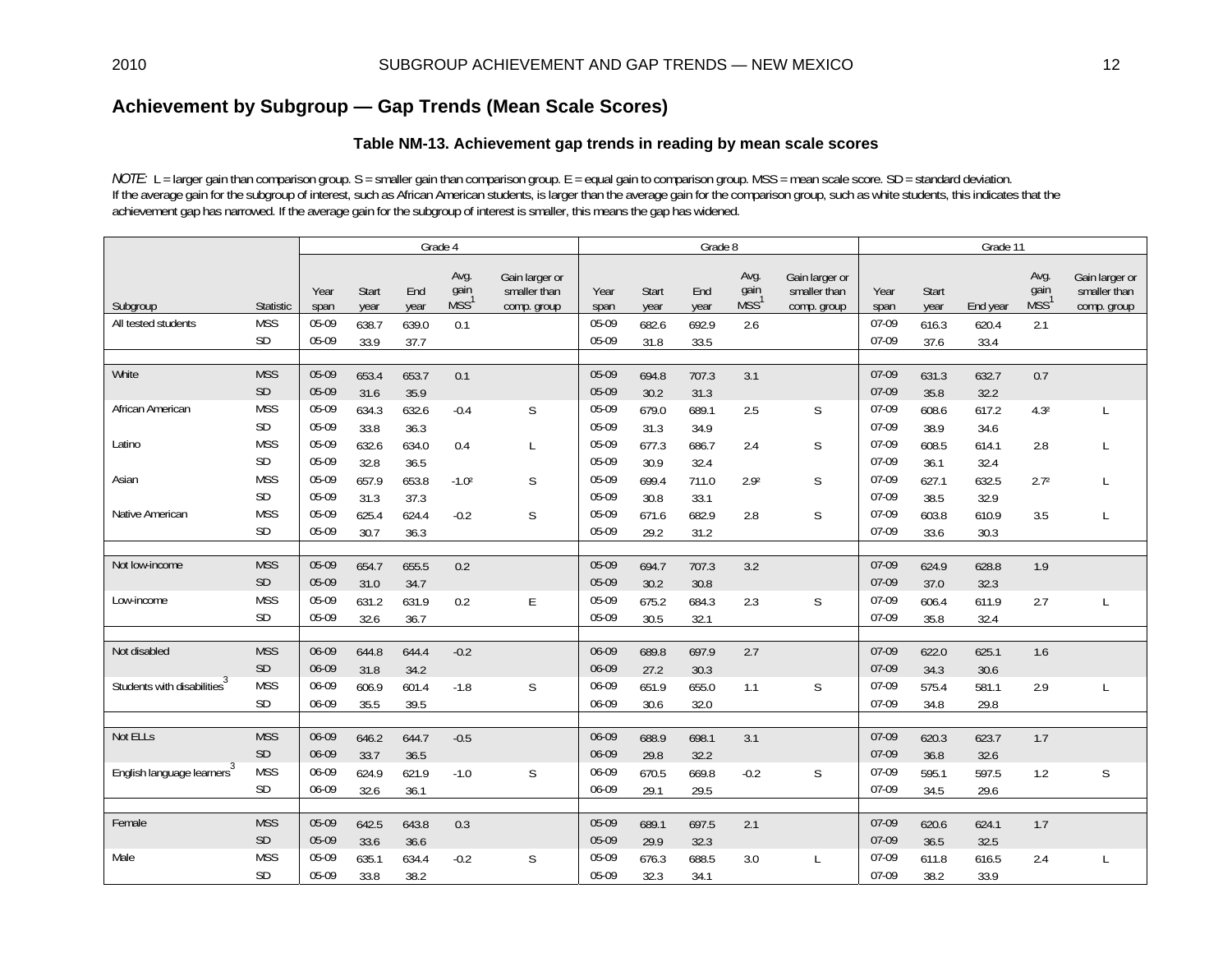#### 2010 SUBGROUP ACHIEVEMENT AND GAP TRENDS — NEW MEXICO 13

Table reads: In 2005, the mean scale score on the state 4<sup>th</sup> grade reading test was 653.4 for white students and 634.3 for African American students. In 2009, the mean scale score in 4<sup>th</sup> grade reading was 653.7 for white students and 632.6 for African American students. Between 2005 and 2009, the mean scale score improved at an average yearly rate of 0.1 points for white students and declined at an average yearly rate of 0.4 points for African American students, indicating a widening of the achievement gap for African Americans.

Note: The New Mexico Standards Based Assessment (SBA) is scored using a linear transformation with a mean of 600 and standard deviation of 35.

<sup>1</sup>Numbers in these columns are subject to rounding error.

 $2$ The number of students tested in this subgroup at this grade level was fewer than 500 in 2009 or the most recent year with available data, so changes for this subgroup should be interpreted with caution.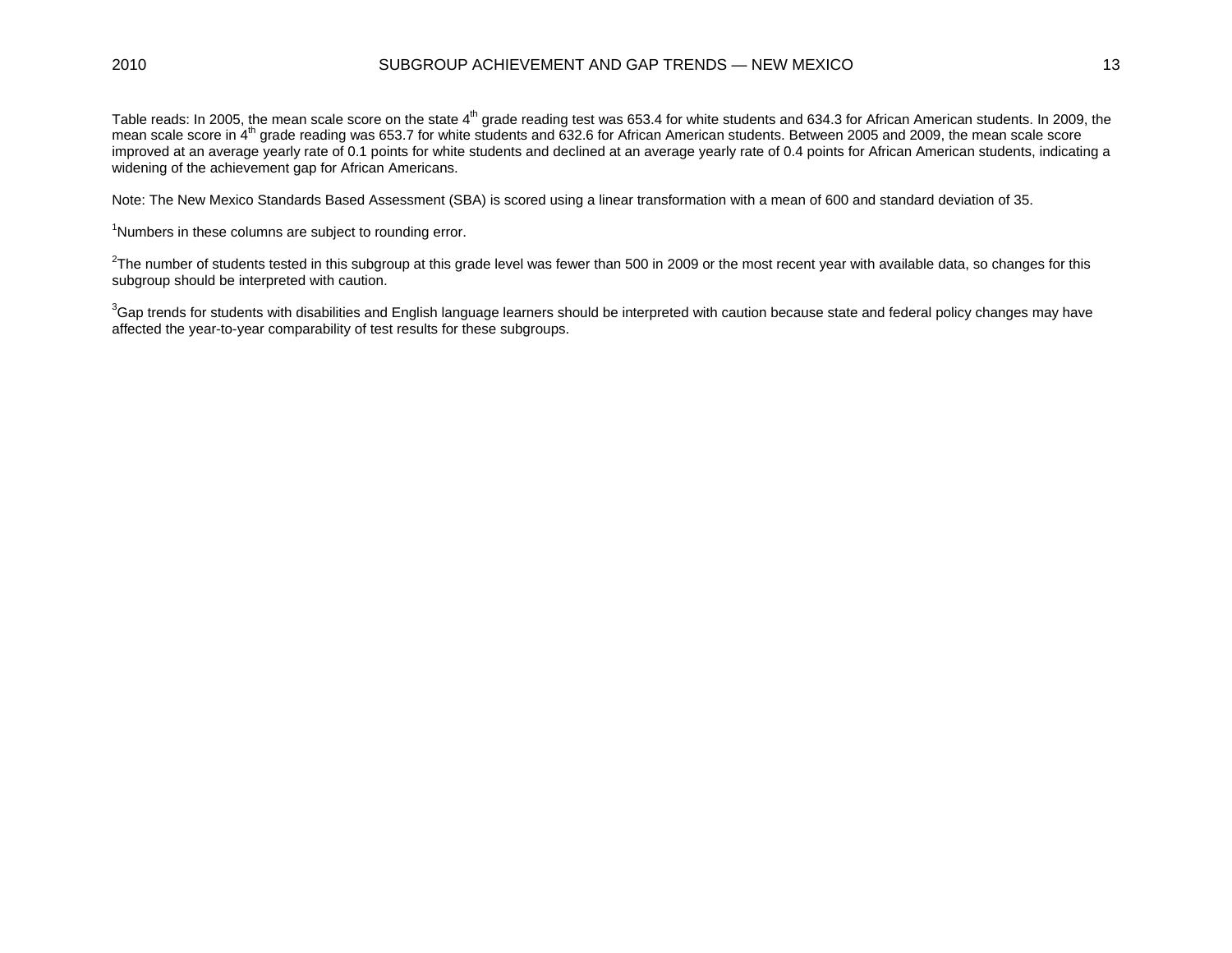### **Table NM-14. Achievement gap trends in mathematics by mean scale scores**

*NOTE:* L = larger gain than comparison group. S = smaller gain than comparison group. E = equal gain to comparison group. MSS = mean scale score. SD = standard deviation. If the average gain for the subgroup of interest, such as African American students, is larger than the average gain for the comparison group, such as white students, this indicates that the achievement gap has narrowed. If the average gain for the subgroup of interest is smaller, this means the gap has widened.

|                                         |               |                                                                                                                                   |       |       | Grade 4 |              | Grade 8      |               |             |                                  |                                               |              | Grade 11             |          |                                  |                                               |  |
|-----------------------------------------|---------------|-----------------------------------------------------------------------------------------------------------------------------------|-------|-------|---------|--------------|--------------|---------------|-------------|----------------------------------|-----------------------------------------------|--------------|----------------------|----------|----------------------------------|-----------------------------------------------|--|
| Subgroup                                | Statistic     | Avg.<br>Gain larger or<br>gain<br>Start<br>smaller than<br>End<br>Year<br>MSS <sup>®</sup><br>year<br>span<br>year<br>comp. group |       |       |         |              | Year<br>span | Start<br>year | End<br>year | Avg.<br>gain<br>MSS <sup>1</sup> | Gain larger or<br>smaller than<br>comp. group | Year<br>span | <b>Start</b><br>year | End year | Avg.<br>gain<br>MSS <sup>1</sup> | Gain larger or<br>smaller than<br>comp. group |  |
| All tested students                     | <b>MSS</b>    | 05-09                                                                                                                             | 625.4 | 629.6 | 1.1     |              | 05-09        | 681.2         | 700.7       | 4.9                              |                                               | 07-09        | 583.0                | 584.0    | 0.5                              |                                               |  |
|                                         | <b>SD</b>     | 05-09                                                                                                                             | 34.3  | 33.3  |         |              | 05-09        | 35.5          | 32.1        |                                  |                                               | 07-09        | 31.2                 | 33.5     |                                  |                                               |  |
|                                         |               |                                                                                                                                   |       |       |         |              |              |               |             |                                  |                                               |              |                      |          |                                  |                                               |  |
| White                                   | <b>MSS</b>    | 05-09                                                                                                                             | 639.6 | 642.9 | 0.8     |              | 05-09        | 697.8         | 714.3       | 4.1                              |                                               | 07-09        | 596.7                | 598.6    | 1.0                              |                                               |  |
|                                         | SD            | 05-09                                                                                                                             | 33.7  | 33.7  |         |              | 05-09        | 35.7          | 32.4        |                                  |                                               | 07-09        | 33.2                 | 35.2     |                                  |                                               |  |
| African American                        | <b>MSS</b>    | 05-09                                                                                                                             | 617.0 | 621.5 | 1.1     | L            | 05-09        | 674.0         | 694.2       | 5.1                              | L                                             | 07-09        | 572.3                | 577.5    | 2.6 <sup>2</sup>                 | L                                             |  |
|                                         | SD            | 05-09                                                                                                                             | 32.9  | 32.0  |         |              | 05-09        | 32.8          | 30.2        |                                  |                                               | 07-09        | 30.6                 | 30.4     |                                  |                                               |  |
| Latino                                  | <b>MSS</b>    | 05-09                                                                                                                             | 619.1 | 624.7 | 1.4     | $\mathsf{L}$ | 05-09        | 673.4         | 695.3       | 5.5                              | L                                             | 07-09        | 575.4                | 576.7    | 0.6                              | S                                             |  |
|                                         | <b>SD</b>     | 05-09                                                                                                                             | 32.3  | 31.3  |         |              | 05-09        | 32.6          | 30.0        |                                  |                                               | 07-09        | 27.0                 | 29.5     |                                  |                                               |  |
| Asian                                   | <b>MSS</b>    | 05-09                                                                                                                             | 650.9 | 650.5 | $-0.12$ | S            | 05-09        | 710.3         | 724.8       | 3.6 <sup>2</sup>                 | S                                             | 07-09        | 605.9                | 610.9    | 2.5 <sup>2</sup>                 | $\mathsf{L}$                                  |  |
|                                         | <b>SD</b>     | 05-09                                                                                                                             | 38.9  | 37.5  |         |              | 05-09        | 42.4          | 37.4        |                                  |                                               | 07-09        | 38.4                 | 39.6     |                                  |                                               |  |
| Native American                         | <b>MSS</b>    | 05-09                                                                                                                             | 614.6 | 618.1 | 0.9     | $\mathsf{L}$ | 05-09        | 669.2         | 689.3       | 5.0                              | L                                             | 07-09        | 572.9                | 570.9    | $-1.0$                           | S                                             |  |
|                                         | <b>SD</b>     | 05-09                                                                                                                             | 30.6  | 29.0  |         |              | 05-09        | 29.0          | 27.5        |                                  |                                               | 07-09        | 24.0                 | 26.6     |                                  |                                               |  |
|                                         |               |                                                                                                                                   |       |       |         |              |              |               |             |                                  |                                               |              |                      |          |                                  |                                               |  |
| Not low-income                          | <b>MSS</b>    | 05-09                                                                                                                             | 641.0 | 644.1 | 0.8     |              | 05-09        | 697.0         | 713.9       | $4.2\,$                          |                                               | 07-09        | 591.4                | 593.7    | 1.1                              |                                               |  |
|                                         | $\mathsf{SD}$ | 05-09                                                                                                                             | 34.0  | 33.6  |         |              | 05-09        | 36.1          | 32.4        |                                  |                                               | 07-09        | 33.0                 | 34.6     |                                  |                                               |  |
| Low-income                              | <b>MSS</b>    | 05-09                                                                                                                             | 618.0 | 623.3 | 1.3     | $\mathsf{L}$ | 05-09        | 671.7         | 692.9       | 5.3                              | L                                             | 07-09        | 573.5                | 574.1    | 0.3                              | S                                             |  |
|                                         | <b>SD</b>     | 05-09                                                                                                                             | 31.8  | 31.0  |         |              | 05-09        | 31.5          | 29.2        |                                  |                                               | 07-09        | 26.1                 | 29.2     |                                  |                                               |  |
|                                         |               |                                                                                                                                   |       |       |         |              |              |               |             |                                  |                                               |              |                      |          |                                  |                                               |  |
| Not disabled                            | <b>MSS</b>    | 06-09                                                                                                                             | 630.5 | 632.8 | 0.8     |              | 06-09        | 688.6         | 704.9       | 5.5                              |                                               | 07-09        | 587.1                | 587.8    | 0.4                              |                                               |  |
|                                         | <b>SD</b>     | 06-09                                                                                                                             | 34.3  | 32.5  |         |              | 06-09        | 33.9          | 30.6        |                                  |                                               | 07-09        | 30.2                 | 32.7     |                                  |                                               |  |
| Students with disabilities <sup>3</sup> | <b>MSS</b>    | 06-09                                                                                                                             | 601.7 | 607.4 | 1.9     | L            | 06-09        | 651.7         | 669.5       | 6.0                              | L                                             | 07-09        | 554.0                | 552.6    | $-0.7$                           | S                                             |  |
|                                         | <b>SD</b>     | 06-09                                                                                                                             | 32.0  | 29.9  |         |              | 06-09        | 25.9          | 25.2        |                                  |                                               | 07-09        | 21.3                 | 20.8     |                                  |                                               |  |
|                                         |               |                                                                                                                                   |       |       |         |              |              |               |             |                                  |                                               |              |                      |          |                                  |                                               |  |
| Not ELLs                                | <b>MSS</b>    | 06-09                                                                                                                             | 632.1 | 633.5 | 0.5     |              | 06-09        | 688.6         | 704.8       | 5.4                              |                                               | 07-09        | 586.2                | 587.0    | 0.4                              |                                               |  |
|                                         | <b>SD</b>     | 06-09                                                                                                                             | 35.1  | 33.4  |         |              | 06-09        | 35.1          | 32.0        |                                  |                                               | 07-09        | 31.6                 | 33.4     |                                  |                                               |  |
| English language learners <sup>3</sup>  | <b>MSS</b>    | 06-09                                                                                                                             | 613.9 | 618.0 | 1.4     | $\mathsf{L}$ | 06-09        | 667.1         | 682.8       | 5.2                              | $\mathsf S$                                   | 07-09        | 566.5                | 563.2    | $-1.7$                           | S                                             |  |
|                                         | SD            | 06-09                                                                                                                             | 32.6  | 29.8  |         |              | 06-09        | 30.7          | 26.0        |                                  |                                               | 07-09        | 23.2                 | 25.1     |                                  |                                               |  |
| Female                                  | <b>MSS</b>    | 05-09                                                                                                                             |       |       |         |              | 05-09        |               |             |                                  |                                               | 07-09        |                      |          |                                  |                                               |  |
|                                         | SD            | 05-09                                                                                                                             | 625.3 | 630.5 | 1.3     |              | 05-09        | 681.8         | 701.5       | 4.9                              |                                               | 07-09        | 582.7                | 582.7    | $0.0\,$                          |                                               |  |
| Male                                    | <b>MSS</b>    | 05-09                                                                                                                             | 33.6  | 32.7  |         |              | 05-09        | 34.3          | 31.0        |                                  |                                               | 07-09        | 29.2                 | 31.8     |                                  |                                               |  |
|                                         | <b>SD</b>     |                                                                                                                                   | 625.4 | 628.7 | 0.8     | S            | 05-09        | 680.6         | 700.0       | 4.9                              | E                                             | 07-09        | 583.4                | 585.2    | 0.9                              |                                               |  |
|                                         |               | 05-09                                                                                                                             | 34.9  | 33.8  |         |              |              | 36.6          | 33.1        |                                  |                                               |              | 33.2                 | 35.1     |                                  |                                               |  |

Table reads: In 2005, the mean scale score on the state 4<sup>th</sup> grade math test was 639.6 for white students and 617.0 for African American students. In 2009, the mean scale score in 4<sup>th</sup> grade math was 642.9 for white students and 621.5 for African American students. Between 2005 and 2009, the mean scale score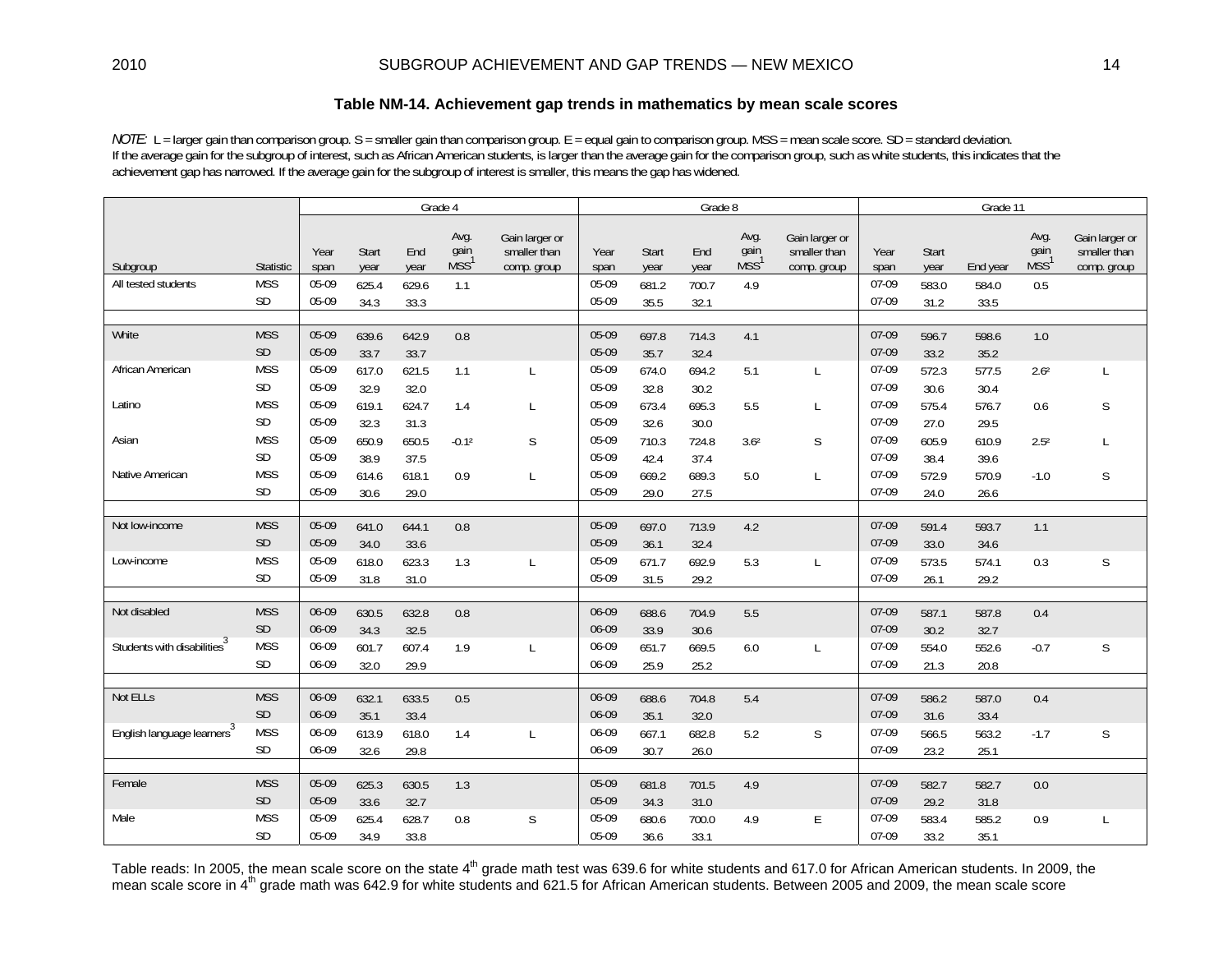### 2010 SUBGROUP ACHIEVEMENT AND GAP TRENDS — NEW MEXICO 15

improved at an average yearly rate of 0.8 points for white students and 1.1 points for African American students, indicating a narrowing of the achievement gap for African Americans.

Note: The New Mexico Standards Based Assessment (SBA) is scored using a linear transformation with a mean of 600 and standard deviation of 35.

<sup>1</sup>Numbers in these columns are subject to rounding error.

 $2$ The number of students tested in this subgroup at this grade level was fewer than 500 in 2009 or the most recent year with available data, so changes for this subgroup should be interpreted with caution.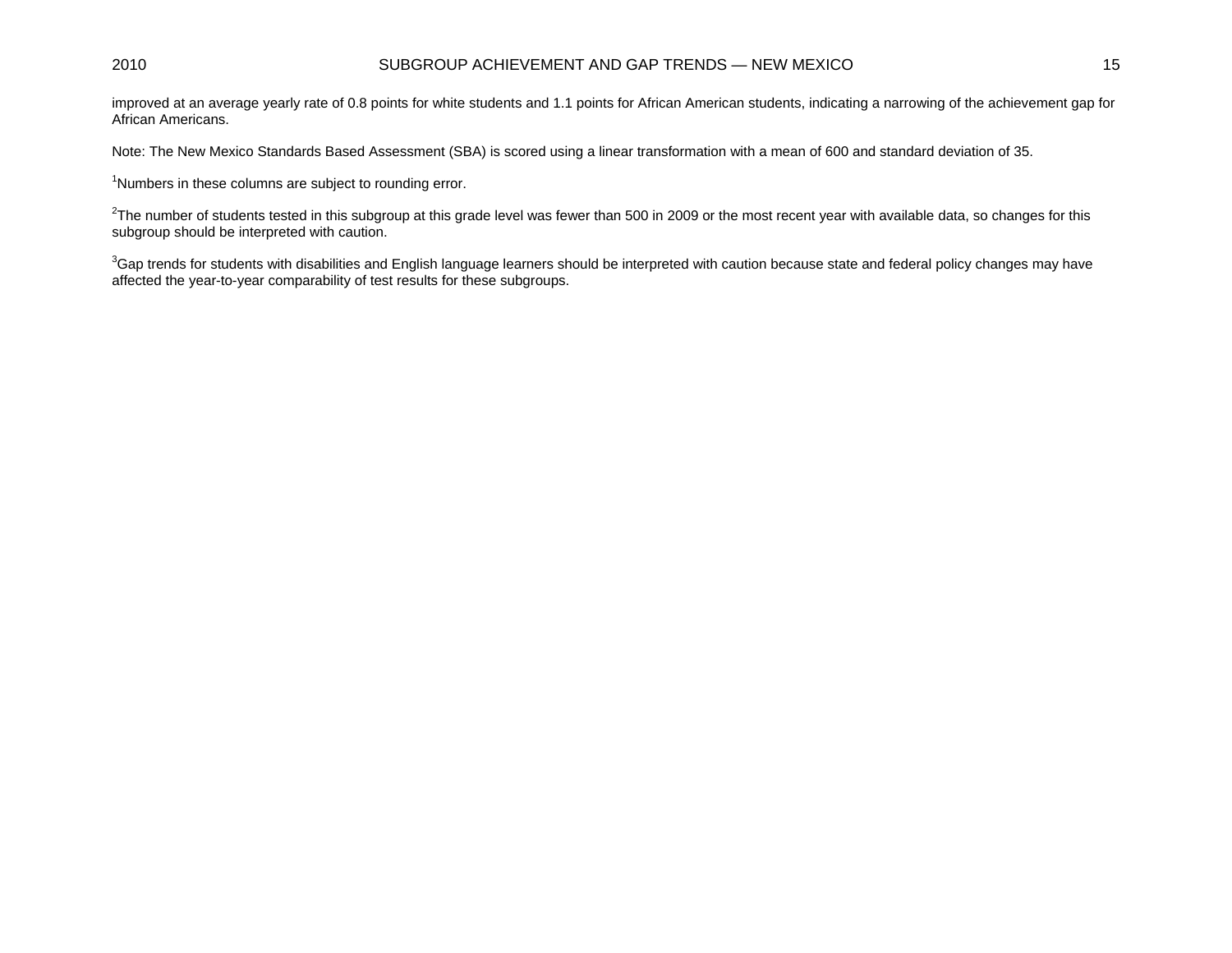|  | Table NM-15. Numbers of test-takers |  |
|--|-------------------------------------|--|
|--|-------------------------------------|--|

|                      |         |              |                                          | Grade 4                                |                                                |                                                       |              |                                          | Grade 8                                |                                                |                                                       | Grade 11     |                                          |                                        |                                                |                                                       |  |
|----------------------|---------|--------------|------------------------------------------|----------------------------------------|------------------------------------------------|-------------------------------------------------------|--------------|------------------------------------------|----------------------------------------|------------------------------------------------|-------------------------------------------------------|--------------|------------------------------------------|----------------------------------------|------------------------------------------------|-------------------------------------------------------|--|
| Subgroup             | Subject | Year<br>span | # of<br>test-<br>takers<br>start<br>year | # of<br>test-<br>takers<br>end<br>year | Change in #<br>of test-<br>takers<br>over time | % of test-<br>takers in<br>subgroup<br>in end<br>year | Year<br>span | # of<br>test-<br>takers<br>start<br>year | # of<br>test-<br>takers<br>end<br>year | Change in #<br>of test-<br>takers<br>over time | % of test-<br>takers in<br>subgroup<br>in end<br>year | Year<br>span | # of<br>test-<br>takers<br>start<br>year | # of<br>test-<br>takers<br>end<br>year | Change in #<br>of test-<br>takers<br>over time | % of test-<br>takers in<br>subgroup<br>in end<br>year |  |
| All tested           | Reading | 05-09        | 23,367                                   | 23,745                                 | 1.6%                                           | 100.0%                                                | 05-09        | 25,263                                   | 23,242                                 | $-8.0%$                                        | 100.0%                                                | 07-09        | 19,383                                   | 19,256                                 | $-0.7%$                                        | 100.0%                                                |  |
| students             | Math    | 05-09        | 23,594                                   | 23,776                                 | 0.8%                                           | 100.0%                                                | 05-09        | 25,274                                   | 23,242                                 | $-8.0%$                                        | 100.0%                                                | $07-09$      | 19,291                                   | 19,228                                 | $-0.3%$                                        | 100.0%                                                |  |
| White                | Reading | 05-09        | 7,271                                    | 6,934                                  | $-4.6%$                                        | 29.2%                                                 | 05-09        | 8,235                                    | 6,954                                  | $-15.6%$                                       | 29.9%                                                 | 07-09        | 6,888                                    | 6,531                                  | $-5.2%$                                        | 33.9%                                                 |  |
|                      | Math    | 05-09        | 7,321                                    | 6,937                                  | $-5.2%$                                        | 29.2%                                                 | 05-09        | 8,224                                    | 6,956                                  | $-15.4%$                                       | 29.9%                                                 | 07-09        | 6,867                                    | 6,519                                  | $-5.1%$                                        | 33.9%                                                 |  |
| African              | Reading | 05-09        | 588                                      | 668                                    | 13.6%                                          | 2.8%                                                  | $05-09$      | 637                                      | 662                                    | 3.9%                                           | 2.8%                                                  | $07-09$      | 472                                      | 484                                    | 2.5%                                           | 2.5%                                                  |  |
| American             | Math    | 05-09        | 595                                      | 670                                    | 12.6%                                          | 2.8%                                                  | 05-09        | 639                                      | 666                                    | 4.2%                                           | 2.9%                                                  | $07-09$      | 472                                      | 484                                    | 2.5%                                           | 2.5%                                                  |  |
|                      | Reading | 05-09        | 12,935                                   | 13,293                                 | 2.8%                                           | 56.0%                                                 | 05-09        | 13,166                                   | 12,841                                 | $-2.5%$                                        | 55.2%                                                 | 07-09        | 9,274                                    | 9,561                                  | 3.1%                                           | 49.7%                                                 |  |
| Latino               | Math    | 05-09        | 13,064                                   | 13,314                                 | 1.9%                                           | 56.0%                                                 | 05-09        | 13,179                                   | 12,838                                 | $-2.6%$                                        | 55.2%                                                 | 07-09        | 9,203                                    | 9,563                                  | 3.9%                                           | 49.7%                                                 |  |
|                      | Reading | 05-09        | 272                                      | 369                                    | 35.7%                                          | 1.6%                                                  | 05-09        | 235                                      | 311                                    | 32.3%                                          | 1.3%                                                  | $07-09$      | 279                                      | 289                                    | 3.6%                                           | 1.5%                                                  |  |
| Asian                | Math    | 05-09        | 278                                      | 369                                    | 32.7%                                          | 1.6%                                                  | 05-09        | 240                                      | 311                                    | 29.6%                                          | 1.3%                                                  | $07-09$      | 281                                      | 289                                    | 2.8%                                           | 1.5%                                                  |  |
| Native               | Reading | 05-09        | 2,301                                    | 2,481                                  | 7.8%                                           | 10.4%                                                 | 05-09        | 2,990                                    | 2,472                                  | $-17.3%$                                       | 10.6%                                                 | 07-09        | 2,469                                    | 2,389                                  | $-3.2%$                                        | 12.4%                                                 |  |
| American             | Math    | 05-09        | 2,336                                    | 2,486                                  | 6.4%                                           | 10.5%                                                 | 05-09        | 2,992                                    | 2,469                                  | $-17.5%$                                       | 10.6%                                                 | 07-09        | 2,467                                    | 2,371                                  | $-3.9%$                                        | 12.3%                                                 |  |
|                      | Reading | 05-09        | 15,894                                   | 16,549                                 | 4.1%                                           | 69.7%                                                 | 05-09        | 15,731                                   | 14,554                                 | $-7.5%$                                        | 62.6%                                                 | $07-09$      | 9,091                                    | 9,572                                  | 5.3%                                           | 49.7%                                                 |  |
| Low-income           | Math    | 05-09        | 16,058                                   | 16,572                                 | 3.2%                                           | 69.7%                                                 | $05-09$      | 15,738                                   | 14,555                                 | $-7.5%$                                        | 62.6%                                                 | 07-09        | 9,042                                    | 9,560                                  | 5.7%                                           | 49.7%                                                 |  |
| Students w/          | Reading | 06-09        | 3,052                                    | 2,947                                  | $-3.4%$                                        | 12.4%                                                 | 06-09        | 3,501                                    | 2,744                                  | $-21.6%$                                       | 11.8%                                                 | 07-09        | 2,379                                    | 2,090                                  | $-12.1%$                                       | 10.9%                                                 |  |
| disabilities         | Math    | 06-09        | 3,058                                    | 2,966                                  | $-3.0%$                                        | 12.5%                                                 | 06-09        | 3,456                                    | 2,743                                  | $-20.6%$                                       | 11.8%                                                 | 07-09        | 2,348                                    | 2,084                                  | $-11.2%$                                       | 10.8%                                                 |  |
| English              | Reading | 06-09        | 6,898                                    | 5,927                                  | $-14.1%$                                       | 25.0%                                                 | 06-09        | 5,970                                    | 4,263                                  | $-28.6%$                                       | 18.3%                                                 | $07-09$      | 3,132                                    | 2,473                                  | $-21.0%$                                       | 12.8%                                                 |  |
| language<br>learners | Math    | 06-09        | 6.912                                    | 5.941                                  | $-14.0%$                                       | 25.0%                                                 | 06-09        | 5,976                                    | 4,260                                  | $-28.7%$                                       | 18.3%                                                 | $07-09$      | 3,122                                    | 2,472                                  | $-20.8%$                                       | 12.9%                                                 |  |
|                      | Reading | 05-09        | 11,451                                   | 11,628                                 | 1.5%                                           | 49.0%                                                 | 05-09        | 12,343                                   | 11,366                                 | $-7.9%$                                        | 48.9%                                                 | 07-09        | 9,805                                    | 9,816                                  | 0.1%                                           | 51.0%                                                 |  |
| Female               | Math    | 05-09        | 11,534                                   | 11,643                                 | 0.9%                                           | 49.0%                                                 | 05-09        | 12,343                                   | 11,367                                 | $-7.9%$                                        | 48.9%                                                 | 07-09        | 9,760                                    | 9,805                                  | 0.5%                                           | 51.0%                                                 |  |
| Male                 | Reading | 05-09        | 11,916                                   | 12,117                                 | 1.7%                                           | 51.0%                                                 | 05-09        | 12,920                                   | 11,874                                 | $-8.1%$                                        | 51.1%                                                 | $07-09$      | 9,575                                    | 9,438                                  | $-1.4%$                                        | 49.0%                                                 |  |
|                      | Math    | 05-09        | 12,060                                   | 12,133                                 | 0.6%                                           | 51.0%                                                 | 05-09        | 12,931                                   | 11,873                                 | $-8.2%$                                        | 51.1%                                                 | $07-09$      | 9,528                                    | 9,421                                  | $-1.1%$                                        | 49.0%                                                 |  |

Table reads: In 2005, 7,271 students in the white subgroup took the state 4<sup>th</sup> grade reading test. By 2009, the number of white test-takers had fallen to 6,934 students, a decrease of 4.6%. In 2009, the white subgroup made up 29.2% of the 23,745  $\tilde{4}^{th}$  graders taking the reading test that year.

Note: Bold type indicates that the number of students tested in this subgroup at this grade level was fewer than 500 in 2009 or the most recent year with available data.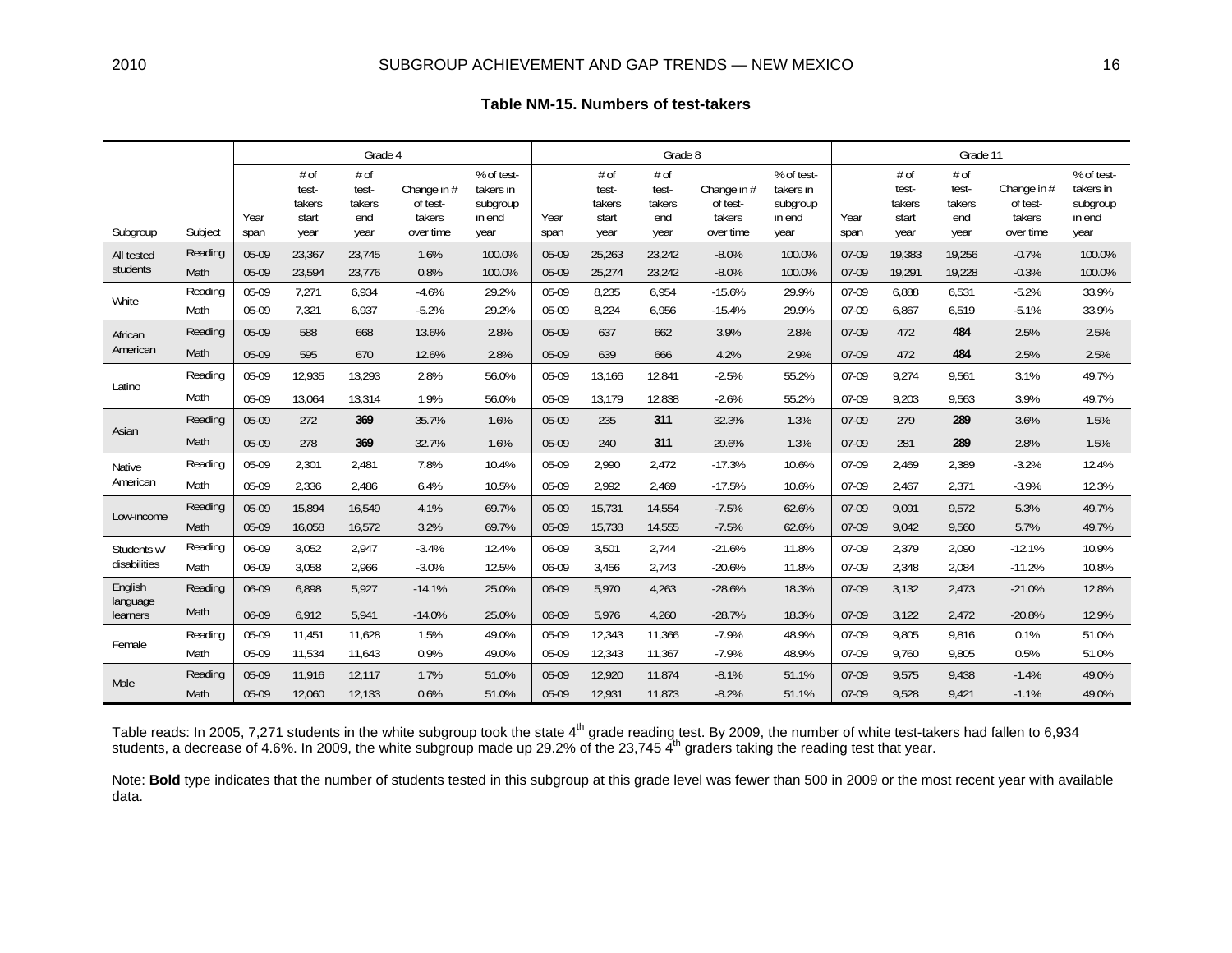## **Key Terms**

*Percentage proficient (and above)* — The percentage of students in a group who score at or above the cut score for "proficient" performance on the state test used to determine progress under NCLB. The Act requires states to report student test performance in terms of at least three achievement levels: basic, proficient, and advanced. Adequate yearly progress determinations are based on the percentage of students scoring at the proficient level and above.

*Percentage basic (and above)* — The percentage of students in a group who score at or above the cut score for "basic" performance on the state test used to determine progress under NCLB.

*Percentage advanced* — The percentage of students in a group who reach or exceed the cut score for "advanced" performance on the state test used to determine progress under NCLB.

*Moderate-to-large gain* — For the percentage basic, proficient, or advanced, an average gain of 1 or more percentage points per year. For effect size, an average gain of 0.02 or greater per year.

*Slight gain* — For the percentage basic, proficient, or advanced, an average gain of less than 1 percentage point per year. For effect size, an average gain of less than 0.02 per year.

*Moderate-to-large decline* — For the percentage basic, proficient, or advanced, an average decline of 1 or more percentage points per year. For effect size, an average decline of 0.02 or greater per year.

*Slight decline* — For the percentage basic, proficient, or advanced, an average decline of less than 1 percentage point per year. For effect size, an average decline of less than 0.02 per year.

*Effect size* — A statistical tool that conveys the amount of difference between test results using a common unit of measurement which does not depend on the scoring scale for a particular test.

*Accumulated annual effect size* — The cumulative gain in effect size over a range of years.

*Mean scale score* — The arithmetical average of a group of test scores, expressed on a common scale for a particular state's test. The mean is calculated by adding the scores and dividing the sum by the number of scores.

*Standard deviation* — A measure of how much test scores tend to deviate from the mean—in other words, how spread out or bunched together test scores are. If students' scores are bunched together, with many scores close to the mean, then the standard deviation will be small. If scores are spread out, with many students scoring at the high or low end of the scale, then the standard deviation will be large.